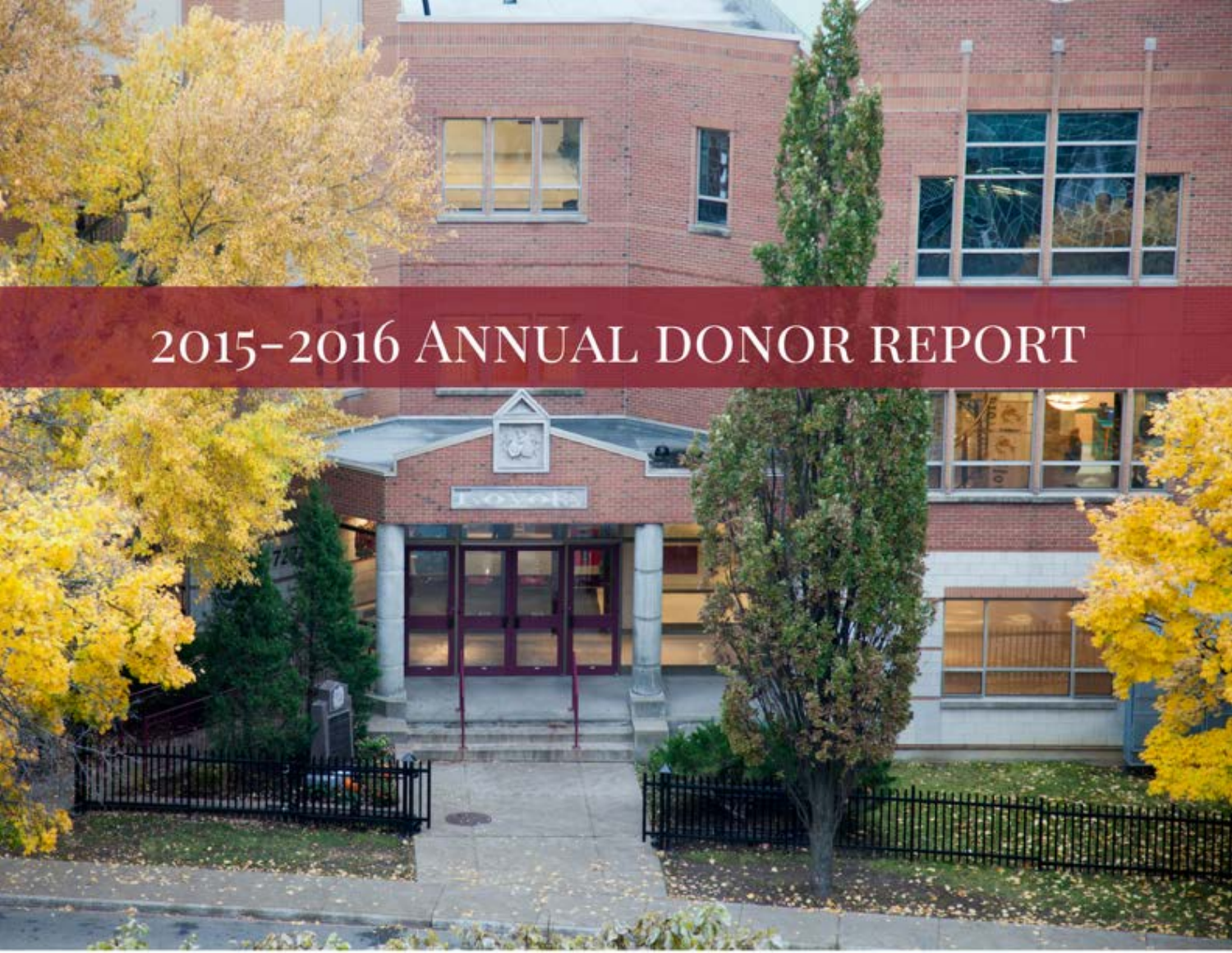

# **Table of Contents**

| <b>Financial Overview</b>                    | 3           |
|----------------------------------------------|-------------|
| <b>Giving by Level</b>                       | . 4         |
| Founders' Society (\$50,000 - \$99,999)      |             |
| Men-For-Others Society (\$25,000 - \$49,999) |             |
| President's Circle (\$10,000 - \$24,999)     |             |
| Ignatian Fraternity (\$5,000 - \$9,999)      |             |
| Loyola Fellowship (\$2,500 - \$4,999)        | <u>5</u>    |
| Magis Society (\$1,000 - \$2,499)            |             |
| Warriors' League (\$500 - \$999)             | 6           |
| Maroon & White Club (\$250 - \$499)          | $\ldots$ 8  |
| 1896 Club (\$100 - \$249)                    | 11          |
| Kairos Circle (up to \$99)                   | $\dots$ 13  |
| <b>Giving Levels</b>                         | $\dots$ 15  |
| <b>Staff &amp; Boards</b>                    | $\ldots$ 16 |
| <b>Leadership Giving</b>                     | <u> 17</u>  |
| <b>Endowments</b>                            |             |
| Adopt-A-Student Program                      | … I8        |
| <b>Planned Giving</b>                        |             |
| <b>Centurion Club</b>                        |             |
| <b>Special Events</b>                        | . 19        |

If you find an error or omission in this report, please notify the Development Office at 514-486-1101, ext. 224 or carneirom@loyola.ca.

# **2015-2016**

# **Loyola High School Foundation Board of Directors**

Marc Babinski '76, Chairman Gregory Doyle (current parent), Vice-Chairman Peter Guay '97, Treasurer Nadia Canini (former parent), Secretary Mark Beaudet '84, Past-Chairman Patrick Dubee '64 Paul Donovan '82 Ralph Hartmann '80 Michael Lee '82 Thierry Lepoutre '84 Tammy Mio (former parent) Father Michael Murray S.J. Angelo Noce '84 James Pearson '49 Robert Shaughnessy '61 Peter Thompson '84

# **U.S. Friends of Loyola Foundation Board of Directors**

Terry Fairholm '72, Chairman Robert Beriault '69 David Bossy '71 Sean Doyle '83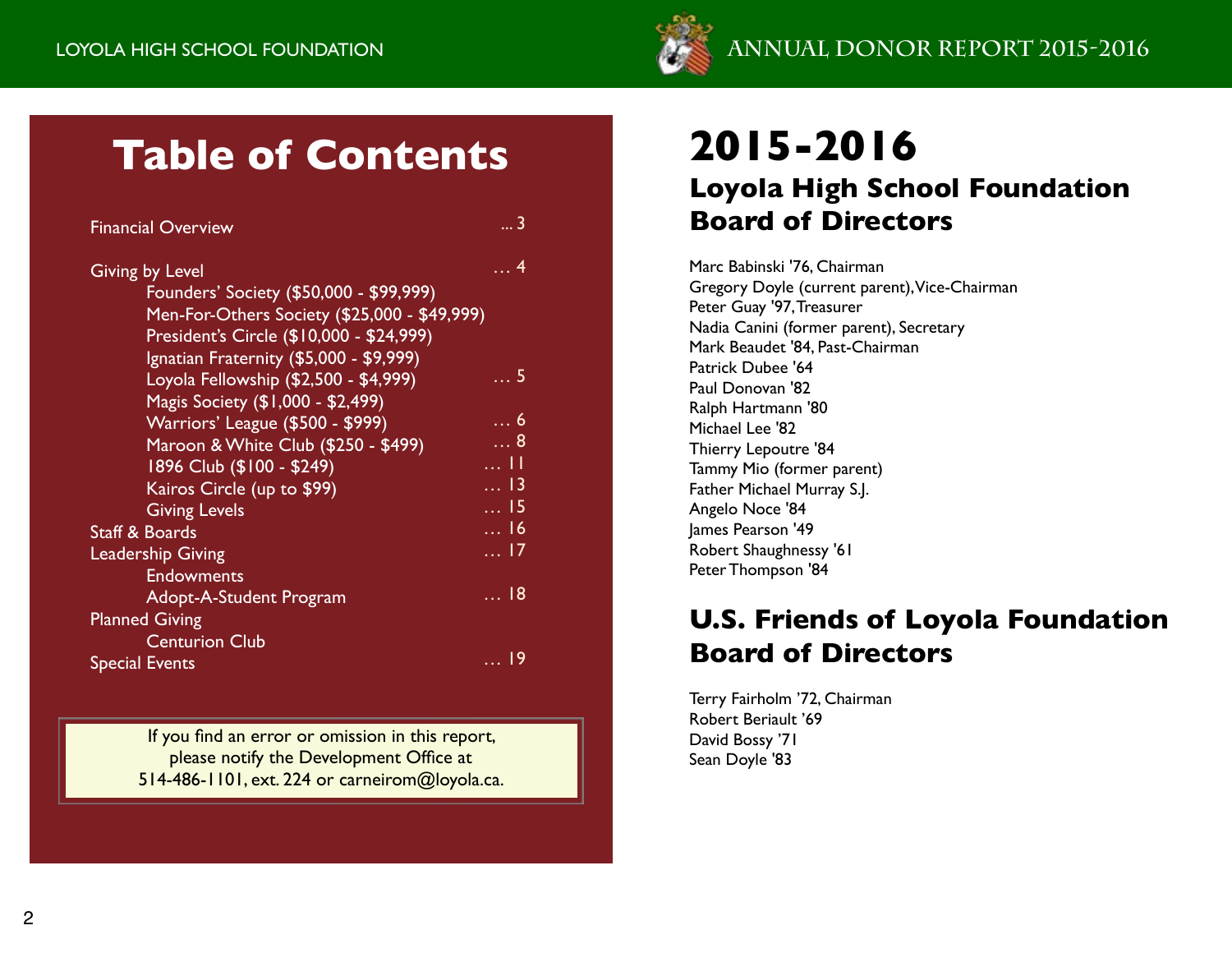

# **Financial Overview June 1, 2015 to July 31, 2016**

### **TOTAL DONATIONS: \$1,120,000 TOTAL DISBURSEMENTS: \$842,400**

FILIPPINE AIR AT LAURA



| FINANCIAL AID AT LUTULA<br>(10-Year Comparative) |                                    |                           |                                      |                                      |
|--------------------------------------------------|------------------------------------|---------------------------|--------------------------------------|--------------------------------------|
| <b>Academic</b><br>Year                          | <b>Total</b><br><b>School Fees</b> | Average<br><b>Bursary</b> | <b>Number of</b><br><b>Bursaries</b> | <b>Total</b><br><b>Financial Aid</b> |
| 2006-07                                          | \$5,996                            | \$3,776                   | 122                                  | \$460,726                            |
| 2007-08                                          | \$6,221                            | \$3,763                   | 113                                  | \$425,209                            |
| 2008-09                                          | \$6,436                            | \$3,929                   | 121                                  | \$475,389                            |
| 2009-10                                          | \$6,638                            | \$3,895                   | 112                                  | \$436,260                            |
| 2010-11                                          | \$6,788                            | \$4,249                   | 103                                  | \$437,613                            |
| 2011-12                                          | \$7,222                            | \$4,737                   | 105                                  | \$497,358                            |
| 2012-13                                          | \$7,644                            | \$4,832                   | 122                                  | \$589,507                            |
| 2013-14                                          | \$7,744                            | \$5,130                   | 118                                  | \$605,338                            |
| 2014-15                                          | \$8,166                            | \$5,774                   | 117                                  | \$675,600                            |
| 2015-16                                          | \$8,313                            | \$5,758                   | 118                                  | \$679,427                            |
| <b>10-YR TOTAL:</b>                              |                                    |                           | 1151                                 | \$5,282,427                          |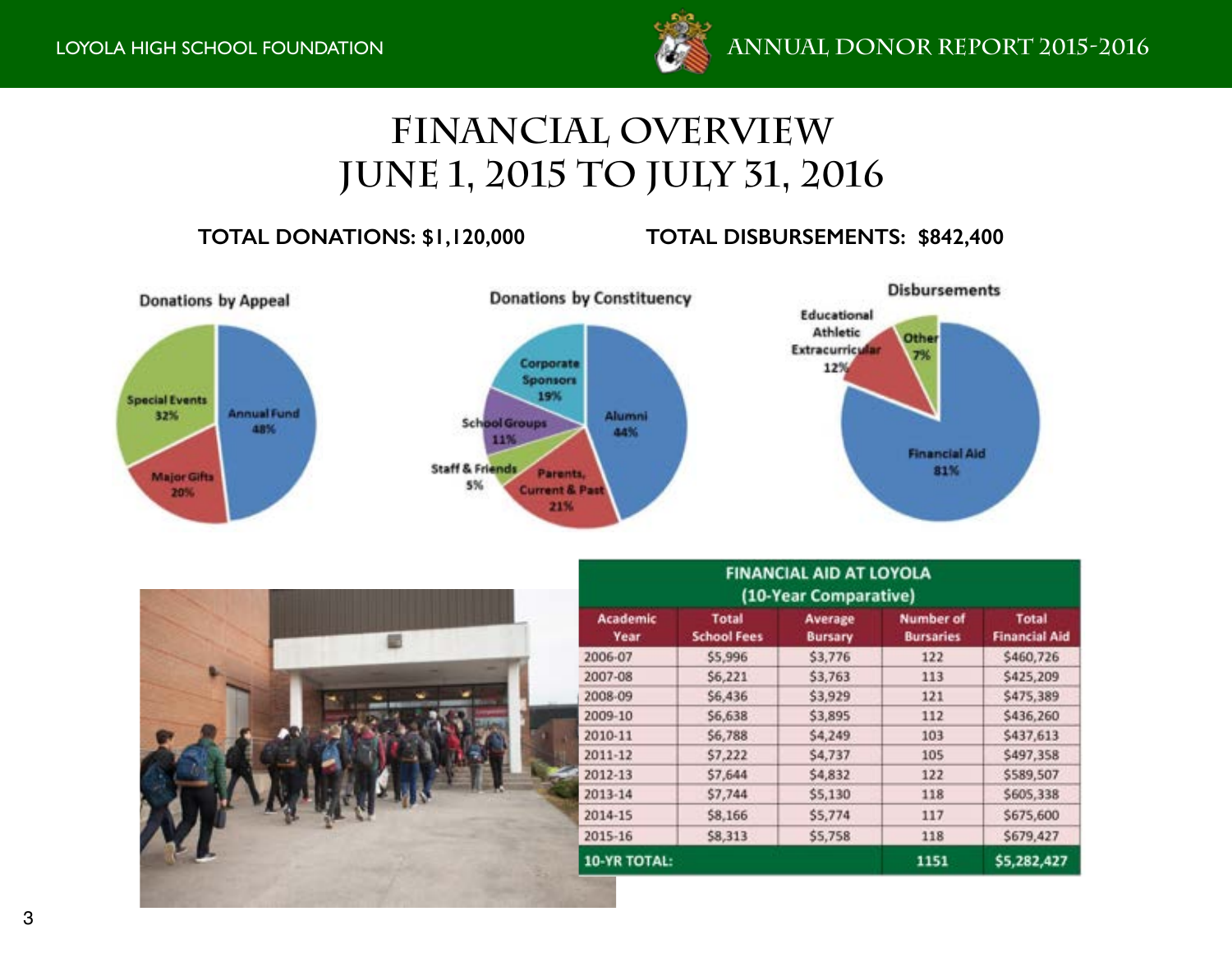

# **Giving by Level**

It is with a deep sense of gratitude and appreciation that Loyola High School acknowledges the extraordinary generosity of our many donors - alumni, parents, staff and friends - who made donations to the Foundation between July 1, 2015 and June 30, 2016.

### **Founders' Society**

(honouring donors who made gifts totalling \$50,000 to \$99,999)

Mr. Thomas Russell Pirelli '65

## **Men-For-Others Society**

(honouring donors who made gifts totalling \$25,000 to \$49,999)

Mr. Robert Harvey Beriault '69 Mr. Cameron Fortin '00, *in memory of Andrew Armeni '00* Ms. Denise Shaw & Mr. William Kovalchuk '78 Mr. George F. Lengvari '59 LHS Alumni Association LHS Mothers' Guild

## **President's Circle**

(honouring donors who made gifts totalling \$10,000 to \$24,999)

Mr. & Mrs. Ferdinand Alfieri Mr. Tim Barakett '82 Mr. Mark Beaudet '84 Mrs. Rosemary Tabisz Cochrane & Dr. Robert Cochrane Mr. Thomas Dawson '54 RIP Mr. Sean Doyle '83 LHS Parents' Association LHS Sports Tournament LHS Student Body

## **Ignatian Fraternity**

(honouring donors who made gifts totalling \$5,000 to \$9,999)

Anonymous (2) Marc & Barbara Babinski '76 Mr. Brian Corbett '64 Ms. Karen Seredynsky & Mr. Rafik Greiss '80 Mr. Greg Khouri, *in memory of George Khouri* Mr. Gerard Macdonald '61 Ms. Franca Riso & Mr. Dario Montoni Mr. Scott Morrison '88, *in memory of Peter Ferguson '88* Mr. James Pearson '49 Ms. Darla Orchard & Dr. Luc Prevost '81 Ms. Terry McGuire & Dr. Michael Thomassin Mr. Ronald Vincelli '58 Mr. Robert Walsh '59 Christina & Kevin Zorn '93

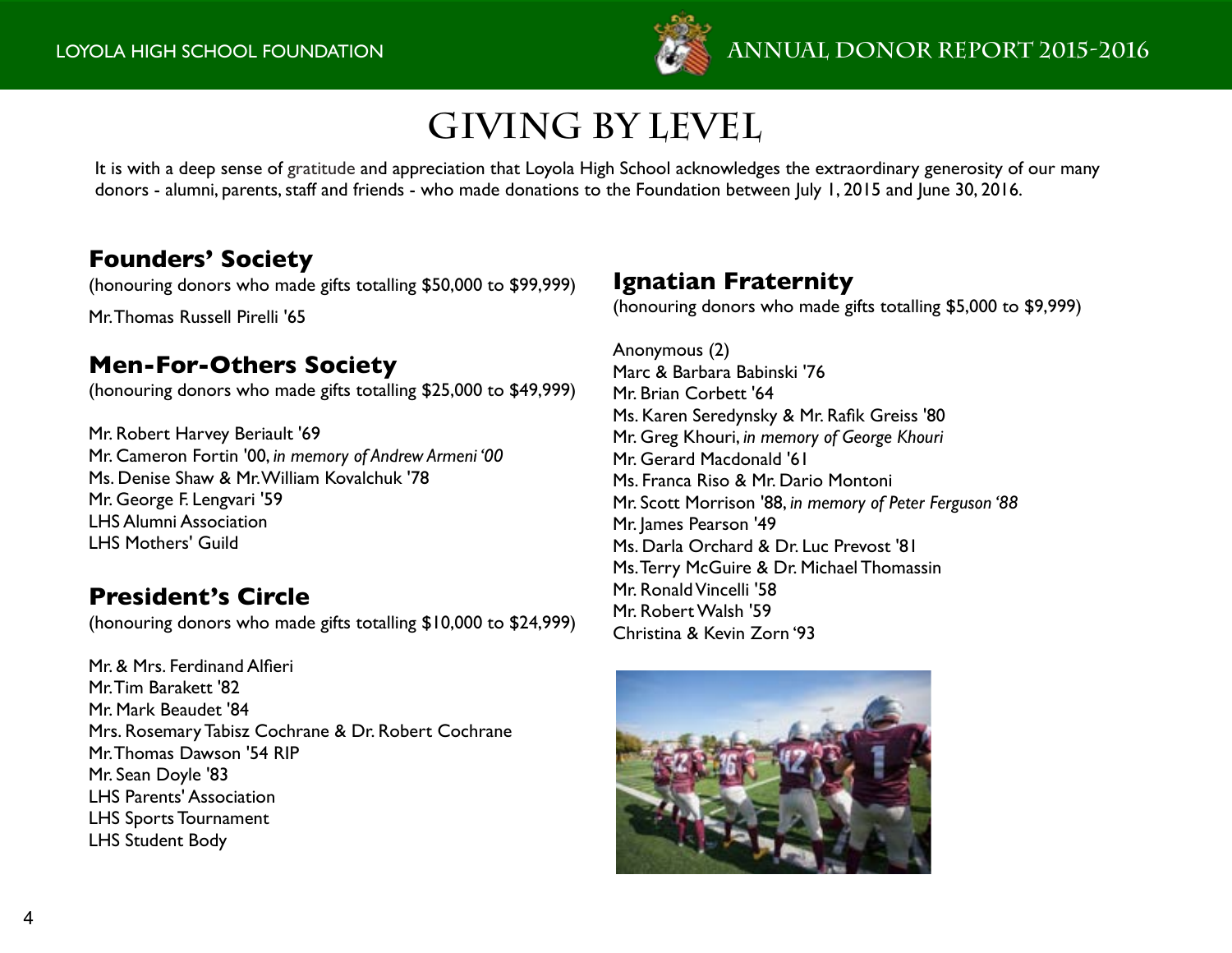

#### **Loyola Fellowship**

(honouring donors who made gifts totalling \$2,500 to \$4,999)

Anonymous Adobe *(matching)* Mr. Brett Barakett '83 Mr. Patrick Dubee '64 Mr. Paul Fahey '70 Mr. David Fortier '59 Mr. Gordon Lackenbauer '61 Mr. George McGinn '60 Ms. Susan MacGowan & Mr. John Murphy Mr. Marco Ottoni '87 Hon. Michael Phelan '64 Mr. Robert Phoenix '63 Mr. Robert Piccioni '90 Mr. Gary W. Ryan '74 Tech / Pro Heavy Industrial Mr. Darryl White '88, *in memory of Lorne White '93* Mr. William H. Wilson '49

#### **Magis Society**

(honouring donors who made gifts totalling \$1,000 to \$2,499)

Anonymous Mr. Evan Antipas '12 Ms. Nancy Anissimoff, CPA, CA & Mtre Gerry Apostolatos Arborite Ms. Sandra Castaneda & Dr. Jean-Pierre Ayoub '82 Mr. Harvey F. Bailey '66, *in memory of Mr. & Mrs. G.H. Bailey* Mr. Richard J. Balfour '66 Dr. Talia Hamalian & Mr. Gerry Bard Rev. John Baxter '52

Mr. Dennis Bodin, *in memory of Lorne White '93* Mr. Christopher Bolger '74 Mr. Stephen Boutilier '73 Mr. Roman Boyko '54 Mr. Terence Brennan Mr. Michael Bronstetter '66 Mr. Thomas Burke '80 Mr. Joseph Caporicci '71 Ms. Maria Carneiro Ms. Nadine Caban & Mr. Paul Christie '83 Mr. James E. Cochrane '82 Mr. Paul Colvey '54 Mr. Paul Czetwertynski '95 Ms. Nadia Canini & Mr. Pat De Marco Mr. James L. Di Giacomo '75 Mr. Patrick Donvito '63 Ms. Lara Krivokucha & Mr. Greg Doyle Mrs. Mina Drimaropoulos DTZ Barnicke Mr. Matthew Dunlavey '86 Mr. Gerald Dunnigan '49 Mr. David Ferguson '89, *in memory of Peter Ferguson '88* Mr. John Ferguson '85, *in memory of Peter Ferguson '88* Mr. & Mrs. Paul W. Ferguson, *in memory of Jane Dubee* Mr. Andrew Foley '80 Mr. Klaus Fuchs '65 Mr. John Geraghty Ms. Theresa Gilmour Ms. Anna Krista Davidson & Mr. Shelby Hacala Mr. Daniel Hampson '67 Mr. Kevin Healy '63 Mr. Mark Heselton '75



Dominican Republic Experience Week 2016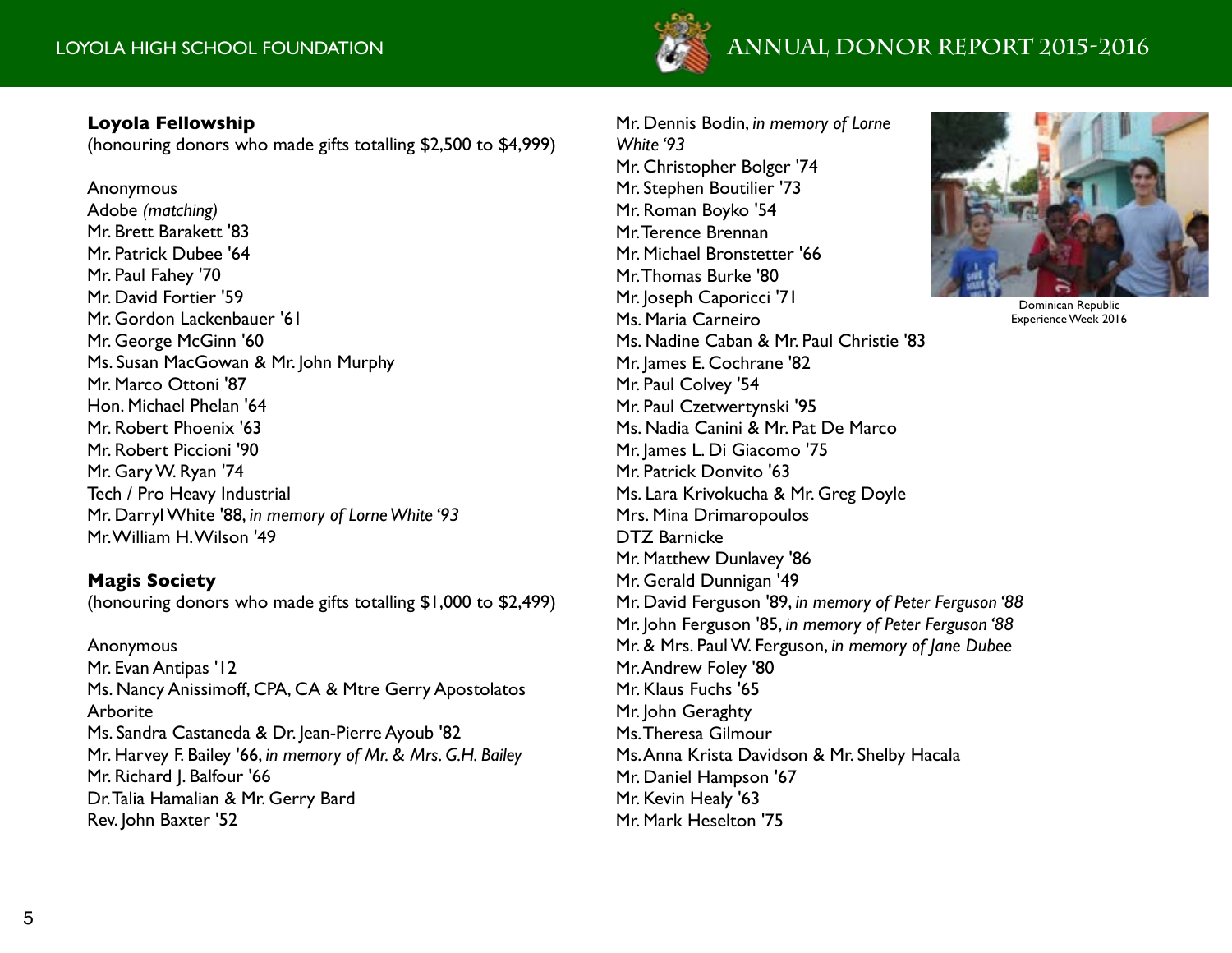

### **Magis Society (cont'd)**

(honouring donors who made gifts totalling \$1,000 to \$2,499)

Mr. & Mrs. Russell Hiscock Mr. Peter Holland '93 Mr. William Kennedy '43 Mr. George Lackenbauer '62 Mr. Robert L. Leclerc, Q.C. '61 Mr. Thierry Lepoutre '84 Dr. John Little '53 Mr. Richard Lunny '72 Hon. Allan Lutfy '60 Mr. John Mancuso '61 Mr. Jeffrey Marit '89 Mr. John McGee '43 Mr. Kevin McGilly '81 Dr. John F. McMullan '49 RIP Mr. David C. McPhillips '63 Mr. Christopher Mostovac '80 Mr. Harald Mueller '64 Ms. Nathalie Pilon & Mr. Alain Neemeh '84 Ms. Lorna Telfer & Mr. Peter R. O'Brien '62 Dr. Paul Orr '43 Dr. & Mrs. Donald Palisaitis Mr. G. Stephen Panunto '93 Dr. Brendan Quinn '71 Ms. Tho Ha Phan & Mr. Patrick Raftus Mr. Sam Ramadori '90 Roasters Foundation Mr. Andre Rudnicky '78 Ms. Jamie McKeever & Mr. Sean Sirois Dr. James D. Sullivan '54 Mr. William P. Sutton '59 Mr. & Mrs. John D. Thompson Ms. Laurie Cole & Mr. Peter D. Thompson '84



Junior Public Speaking

Mr. Terry Tretiak '89 Mr. Thomas Tutsch '67, *in memory of Valerie & George Tutsch* Mr. James Valela '94 Mrs. Anula Wodzicki Dr. Margaret Hughes & Dr. John F. Yaremko

### **Warriors' League**

(honouring donors who made gifts totalling \$500 to \$999)

Anonymous (8) Mr. Dominic Acocella '84 Ms. Gianna Antonecchia Ms. Cynthia Bell & Mr. Ezio Argento Mr. Philippe Arrata '91 Ayming Canada Mr. Peter Bangs '54 Ms. Sandra Silvi & Mr. Andrea Barbiero Ms. Maria Battaglia Dr. William Beauregard '50 Mr. Mark Bednarczyk '64 Mr. Jean-Pierre Blais '78 Ms. Kimberley Cole & Mr. Jonathan Blanshay Ms. Michelle Dion & Mr. Ian Brodie Mr. & Mrs. Alexander Brzezinski Mr. Kelly Burke Mr. Randall Burns '86 Mr. Lawrence D. Carroll '63 Mr. Brian P. Casey '56 Dr. Stephen L. Cheng '80 Dr. Anthony Ciarallo '97 Mr. Louis Colvey '63 Judge Michael Cowell '56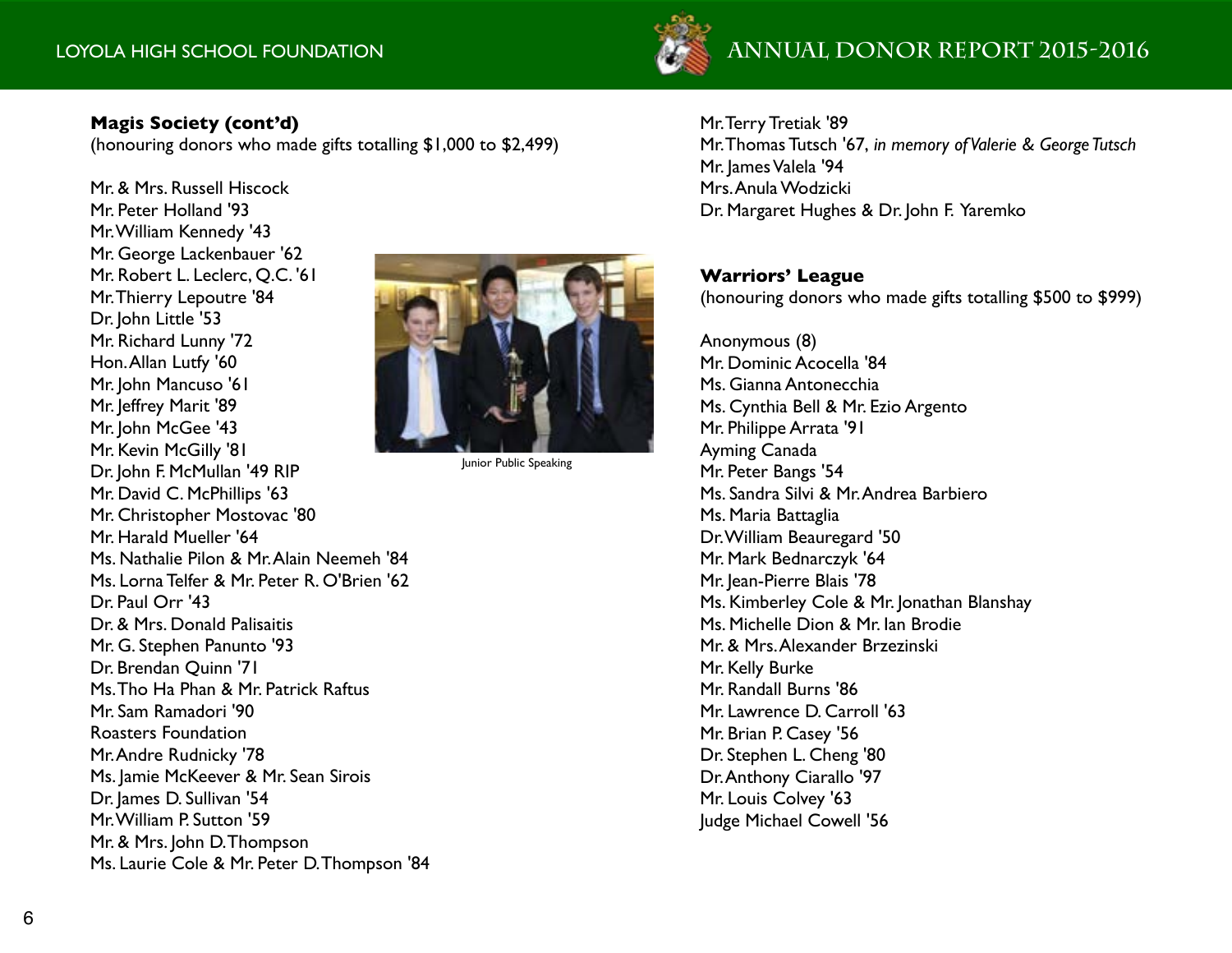#### **Warriors' League (cont'd)**

(honouring donors who made gifts totalling \$500 to \$999)

Ms. Diane de Gruchy Mr. Paul Deegan '84 Mr. Andrew Dias '95 Ms. Lisa Dias Mr. Nikola Diksic '93 Dr. Gerald F. Dionne '52 Mr. Paul Donovan '82 Ms. Heather Dubee, *in memory of Lorne White '93* Mr. Michael Dudgeon '58 Dr. Richard Emery '69 Mr. Ramy Fahmy '98 Mr. Sergio Famularo '87 Mr. J. Paul Farr '94 Mr. Donald Ferguson '63 Mr. Milton J. Fernandes '87, *in memory of Magnus John Fernandes* Mr. Jesse Fleming '96 Mr. Enrico Forlini '85 Mr. Gerald Frappier Dr. Michael Froeschl '88 Mr. Marc Gendron '80 Mr. Patrick Gillespie '75 Mr. Brian Grassby '74 Mr. Michael Greczkowski



Track & Field

Ms. Isabelle Gaul & Mr. Stephen Griffin '87 Dr. & Mrs. Bruce Groves Mr. Ralph Hartmann '80 Dr. Edward Hayes '63 Mr. Norman Hebert '73 Mr. Erik F. Herbermann '64



Mr. Michael Heuff '03, *in memory of Lorne White '93* Mr. William Hlibchuk '89 Mr. David D. Humes '66 Mr. Richard Jones '65 Mr. James Kearns '65 Mr. Bruce Kelly '63 Ms. Chantal Laurin & Mr. Glenn Kelly Dr. Patrick J. Kenniff '60 Mrs. Ann Kerby Mr. Jamie L. Kompon Ms. Marthe Lacasse Mr. Robert Lafave '57 Mr. Michael Lapenna '84 Ms. Kim Mullin & Mr. William Lewis Dr. Michael Lovegrove '67 Mr. Paul Marion '62 Hon. Gerald McCarthy, Q.C. '46 Mr. Michael McGlynn '75, *in memory of Richard Redler '75* Mr. James McMullan '79 Mr. Richard Meagher '77 Dr. Henry F. Mizgala '49 Ms. Kate Finn & Mr. Geoffrey Molson Mr. Vince Morena '88 Mr. Eric Mueller '94 Mr. Peter Mueller '90 Dr. Philippe Nasralla '83 Mr. Kevin Nearing '72 Dr. Nick Newton Sheilah & Paul Noble '54 Mr. Angelo Noce '84, *in memory of Enevio Noce* Ms. Cynthia Coletti & Dr. Carmine Nudo, *in honour of 1A teachers*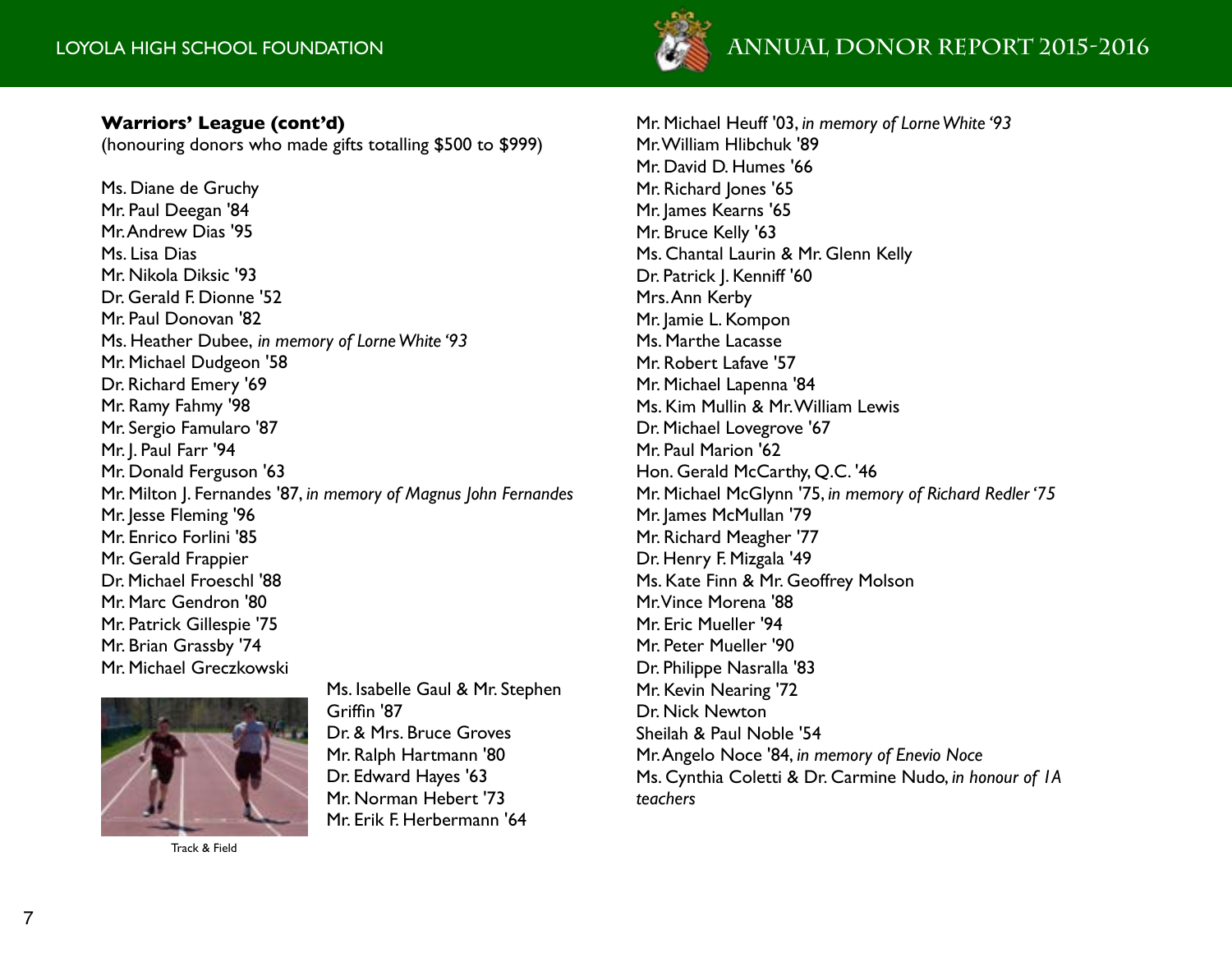

### **Warriors' League (cont'd)**

(honouring donors who made gifts totalling \$500 to \$999)

Mr. Brian F. O'Neill '45 Mr. Patrick O'Neill '81 Mr. John Pasquini Ms. Anita Hirsh & Mr. Lorne Pearson '81 Ms. Lauren Percival Most Rev. Terrence Prendergast, S.J. '61 Dr. Peter C. Quelch '61, *in memory of Steve Pond '61* RGA Canada (matching) Ms. Maria Tutino & Mr. Leonardo Rizzuto Mr. & Mrs. Larry Rooney Mr. Henri A. Roy '64 Mr. Nazareno Ruscito Mr. Antonio Ruscitto Prof. Witold Rybczynski '60 Mr. Marco Santillo '84 Mr. Juan-Carlos Sarasua Dr. Caroline Schmitt & Mr. Elias Scarvelis '84 Mr. Nicholas Schnitzer Mr. Robert Shaughnessy '61 Mr. Paul Simao '83 Ms. Claire Crossan & 'Mr. Stephane Simondi '87 Mr. Kenneth Sinclair '72 Mr. Paul Snow '77, *in memory of Charles Snow* Mr. Peter A. Sosnkowski '50 Mr. Drew Stephens '81



Loyola Entrepreneurship Competition

Mrs. Linda Stimpson Mrs. Mary Supino Mr. Jim Sutherland '76 Ms. Karen Quinn & Mr. Peter Taylor Mr. Gabe Toth '79 Mr. Mark Uchwat '65 Mr. Martin Valasek '86 Mr. Stanley Vincelli '63 Mr. & Mrs. Hugh Whalen Mr. & Mrs. Terry White, *in memory of Lorne White '93* Mr. Charles Willett '57

#### **Maroon & White Club**

(honouring donors who made gifts totalling \$250 to \$499)

Anonymous (9) Ms. Cheri Adams Captain Gregory Aikins '75 Mr. Warren Allmand '48 Mr. & Mrs. Dan Antonecchia Mr. John Antonecchia '01 Dr. Alain Awaad '87 Ms. Maria DeCicco & Mr. Antonio Barbieri Mr. Lawrence C. Barrett '59 Mr. Jacques Baruthio

Hon. Robert J. Bauman '67 Mr. Gaston N. Beauregard '51 Ms. Annie Beland Mrs. Diana and Mr. John Bennett '62 Ms. Audrey Berner Mr. Eric Birtles '77 Hon. Donald Bissonnette '62, *in memory of Eric Maclean SJ '60* Ms. Cecile Del Pio & Mr. Dennis Bjolverud, in memory of Ryan Bjolverud Mr. Michael Boire '82 Mr. Richard Boire '71 Mrs. Mercedes Torres De Borja Mr. Fernando Borja-Teran Mr. David J. Boyd '71 Fr. Robert Brennan, S.J. Ms. Maureen Beech & Mr. Phil Bridgeman Mr. John Britt '62 Mr. Nino Calafiore '63 Mr. Robert Campanelli '86 Mrs. Diane Caristo Mr. Jeff Carruthers '62 Mr. & Mrs. Elvio Cesari Mr. Geoffrey Charlebois '54 Dr. Laurel Chauvin-Kimoff Ms. Sharon Galloti & Mr. Thomas Christie Ms. Antoinette Gambino & Mr. Genio Cirillo Ms. Brenda Williams & Mr. Eric Cloetta '85 Mr. Edward Collins '62 Mr. Neil Conway '62 Dr. Thomas J. Coonan '60 Mr. Claudio Corsetti Ms. Christina Craton Mr. Bruno Cyr Mr. & Mrs. Gary Da Ponte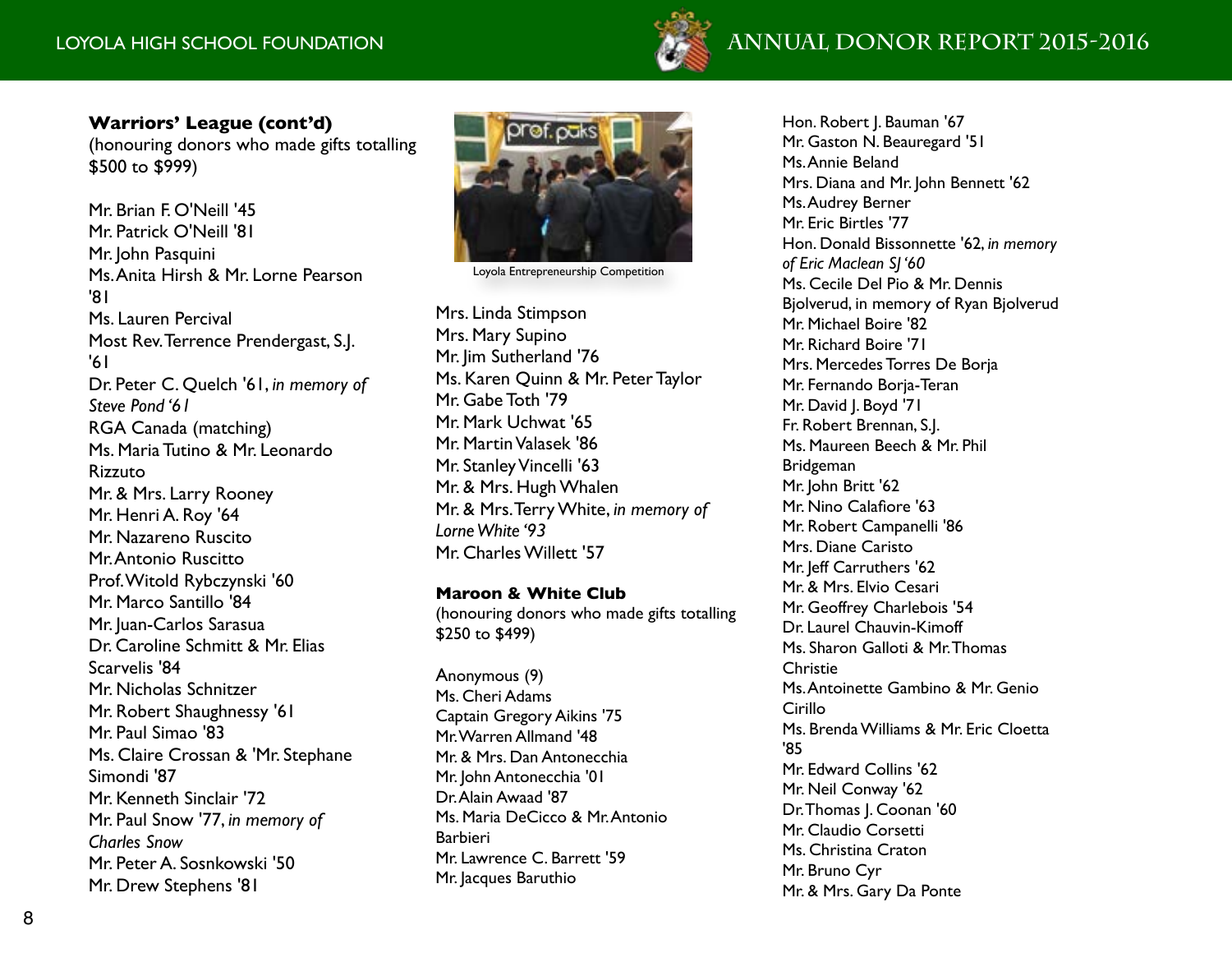

#### **Maroon & White Club (cont'd)**

(honouring donors who made gifts totalling \$250 to \$499)

Mr. Robert Daley '67 Ms. Sandra Dalziel, *in memory Kevin Leonard '74* The D'Angelo Family Mr. Gerald J.J. De Ga '70 Mr. Nicholas B. de Takacsy '55 M. Marc de Verteuil Mr. Daniele Degano Mr. Matt Del Vecchio '83 Mme Josée Desrosiers Ms. Rossana Piccolino & Mr. Fausto Di Giovanni Mr. Anthony Di Ioia '86 Mr. Pino Di Ioia '86 Mr. Patrick Di Sano '02 Ms. Christine Grandjean & Mr. Frank Di Stefano '85 Mr. Mark Diachyshyn '96 Mr. Steven DiGregorio '91



2015 Drama Production - "Frankenstein"

Mr. Raymond Dionne '53 Mr. Tarcisio Donnini Ms. Junko Tanaka & Mr. Sean Donovan '87 Mr. J. Barry Dowling '46 Mr. Casimir P. Eitner '64 Mr. Michael Elie '97 Ms. Christine Cardinal & Mr. Robert Emblem '82 Ms. Luisa De Grazia & Mr. Christopher Farrell Ms. Lina Pallotta & Mr. Ian Farthing Mr. Thomas Filgiano '71 Mr. Paul Fischlin '78 Dr. Garry F. Fitzpatrick '57 Mr. Gerald Foley '57 Mr. Jean-Marie Fontaine '92 Mr. Vincent Fulvio Mr. Daniel Gallagher '69 Mr. Brian O'Neill Gallery '53 Ms. Johane Gauthier & Mr. Joseph Galli '79 Mr. Daniel F. Gallivan '67 Mr. & Mrs. Christopher Green Mr. Lee Gregory '02 Ms. Gayle Jaroslawski & Mr. Patrick Guidote '84 Mr. & Mrs. Richard Gut Mr. Christian Hague '96 Ms. Laura Campanelli & Mr. Michel Hamel Mr. George Hanna '84 Mr. Neil K. Houston '88 Mr. & Mrs. Stuart Iversen Mr. Christopher Javornik '87 Mr. Warren Kotler '80 Mr. John Kubacki '65 Mr. Frederick Laflamme '63 Dr. Paul T. LaFleche '73, *in memory of Francis LaFleche*

Ms. Patricia Wayland & Mr. Jacques Laliberté Dr. Esi Laryea & Dr. Horace Laryea Father Michael Leclerc '87 Mr. Michael Lee '82 Mr. William Leece '60 Mr. Richard Leschiutta '05 Mr. Robert Lewis '60 Dr. André Liebich '64 Mr. David Little '86 Mr. Martin Loken '77 Mr. Kenneth MacKinnon '75 Dr. Alan J. Maclean '62 Dr. Ronald J. Markey '61 Mr. Paul A. McGrath '59 Mrs. Ruth McGrath Mr. John McGuinness '57 Mr. Michael Mercure '71 Mr. & Mrs. Angelo Merola Mr. Terence M. Miller '58 Mr. Frank Mirarchi Mr. Peter Mitham '86 Dr. Leo Morris '50 Ms. Mariam Moussa Mr. Michael Mueller '91 Kathy & Richard Mullins '64 Ms. Silvia Pedicelli & Mr. Richard Ness Mr. Richard J. Newman '64 Ms. Dina Garreffa & Mr. Salvatore Novello Mr. John J. O'Connor '58 Mr. Timothy M. O'Farrell '72 Mr. Karl Oman '72 Mr. Matthew Parfitt '77 Ms. Sharron Gallagher & Mr. Gary Parker Ms. Tammy Mio & Mr. Nicola Petrangelo Mr. Robert Piazza '97 Mr. Kevin Pickard '90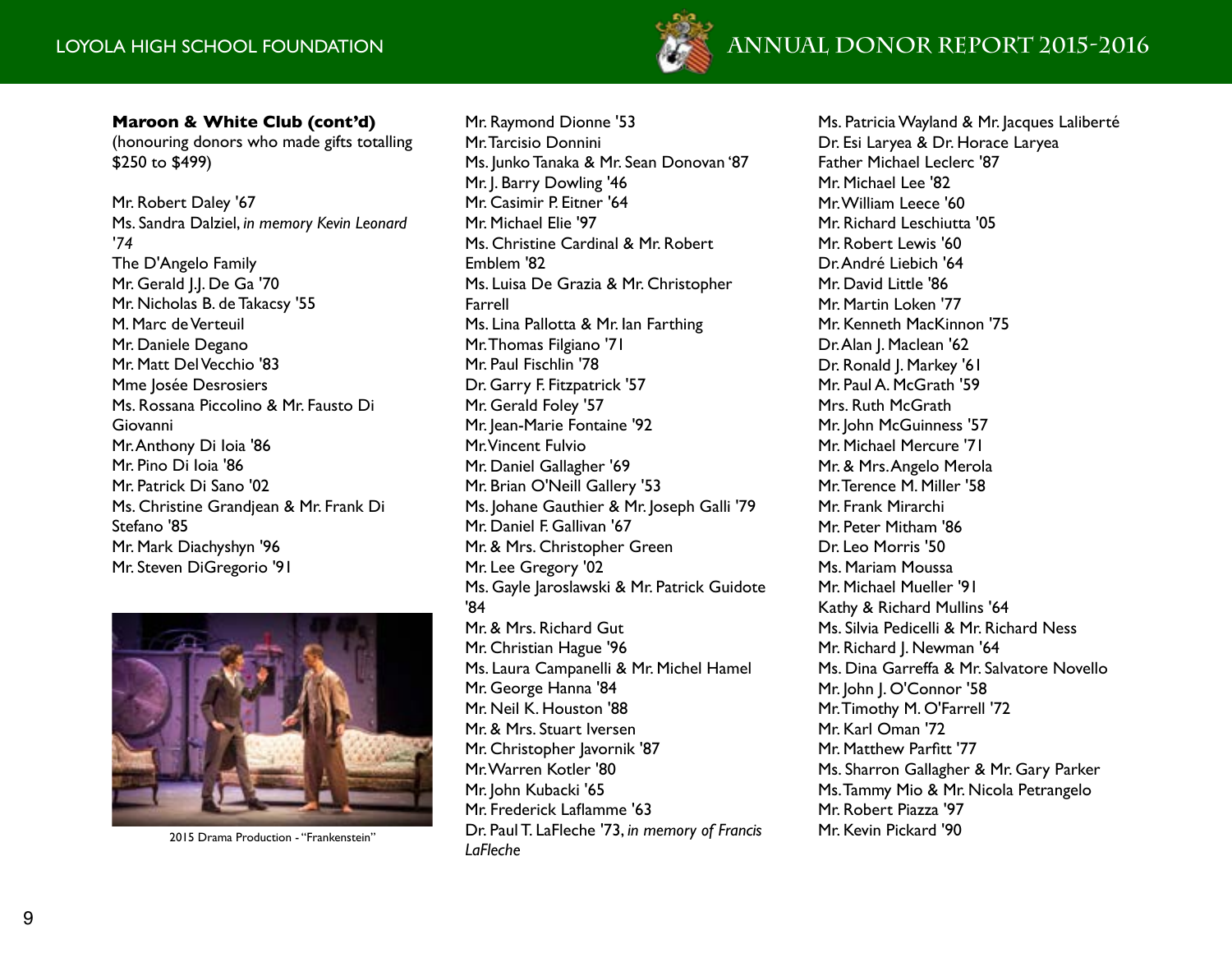

# **ANNUAL DONOR REPORT 2015-2016 ANNUAL DONOR REPORT** 2015-2016

#### **Maroon & White Club (cont'd)**

(honouring donors who made gifts totalling \$250 to \$499)

Mrs. Kristine Pilch Mr. Ivano Pirro '92 Mr. Andrew Plimer Ms. Wendy Polverari Ms. Carol Young & Mr. Thomas Powell Mr. John Prendergast '70 Mr. Hugh Quinlan '57 Mr. Patrick Relton '60 Ms. Jan Burchell & Mr. Alex Reyes Mr. J. Kevin Reynolds '44 Mr. Marco Romani '92 Mr. Mark Ruggiero '85 Mr. Patrick J. Ryan '62 Mr. Sean Ryan '01 Ms. Melina Rizzuto & Mr. Joe Salvo Mr. Luc Samson '81 Mr. Robert Schnitzer '88 Dr. André Senikas '62 Mr. Mark Anthony Serri '90 Mr. Patrick M. Shea '90 Ms. Carol Sheasgreen Mr. Gary Sheen '78 Mr. & Mrs. Manfred P. Simon Mr. Christopher Skotarczyk '08 Mr. Brian J. Slattery '59 Dr. Keith Sotero '95 Mr. Dennis Stimpson Mr. Keith Suddaby '75 Mr. Lloyd Sullivan '84 Mr. Thomas Sullivan '04, *in memory of Robert Viger*

Dr. Robert Sweeney '60 and Family Mr. Carmine Taddeo Dr. Donat Taddeo '63 Ms. Andrea Witwicki & Mr. Bruce Thomas Dr. & Mrs. Sherman P. Touchburn Mr. Brian Traynor Mr. Eric Vani '91 Mr. Christian Wells '85 Mr. Charles Zane '01 Mr. Luigi Roberto Zardo '53 Ms. Jane Kelly & Mr. Harry Zarins

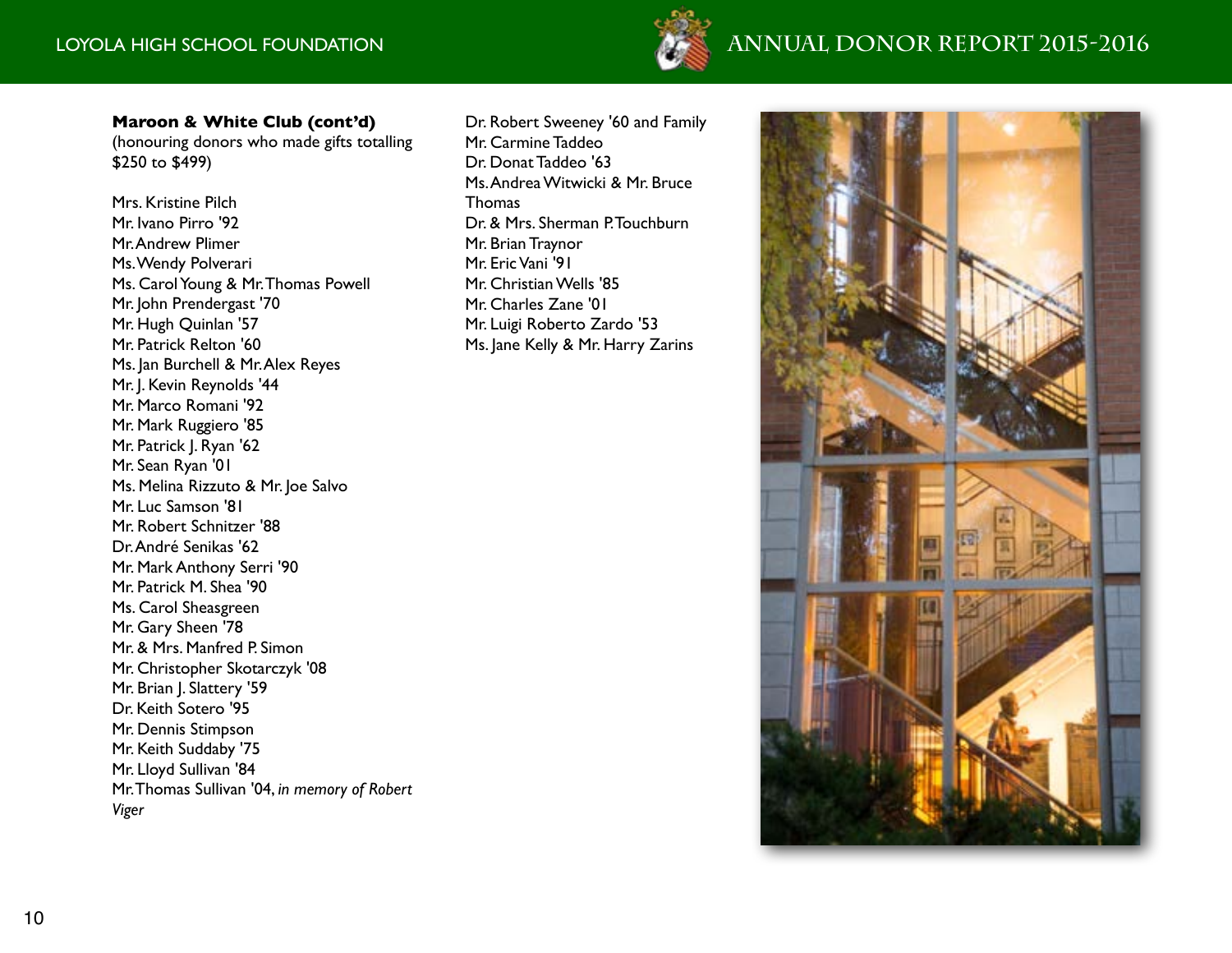

#### **1896 Club**

(honouring donors who made gifts totalling \$100 to \$249)

Anonymous (13) Mr. Kevin Aikman-Carter '11 Ms. Elizabeth Skierka & Mr. Pietro Alacchi Mr. & Mrs. Ron Aldred Ms. Helen Ungar & Mr. William Allen '88 Mr. & Mrs. Carmine Apa Mr. Fidel Aparicio Mr. Ronald Arsenault '69 Ms. Tanya Forward & Mr. Gregory Bagshaw Ms. Karina Greenshields & Mr. Roy Baird Mr. Stephen Baird '74 Mrs. Jennie Baluch Ms. Marie-Anne Selbach & Mr. Stephen Banks Mr. Luca Barone '04 Mr. Sandy Bartlet Mr. & Mrs. Frank Baylis Mr. Michel R. Beaudoin '57 Mr. Robert G. Beauregard '56 Ms. Bonnie Roscoe & Dr. Jean-Pierre Bedirian '85 Mr. Jean P. Beland '61



Service Week in Montreal

Ms. Gail Spence & Mr. Bruce Bell Ms. Barbara Morawski & Mr. Jean-Guy Bergeron Mr. Paul Bertram '62 Ms. Sara Bhola Mr. Timothy Binder '84 Mr. Mark J. Birtles '70 Dr. Justin H. Bischof '85, in honour of Terry Brennan Dr. John M. Bissonnette '56 Mr. & Mrs. James Bobyn Mr. Gregory Boire '76 Mr. Daniel L. Bon Ms. Jenny Bouras Mr. Steven Bowles '99 Mr. Philip Brown '68 Cairnmont Inc. Ms. Karen Deegan & Mr. Tom Cappelli Ms. Kathryn Lindsay & Mr. Peter **Carbray** Ms. Marisa Colaianni & Mr. Robert Cardin Mr. & Mrs. Marco Casella Mr. & Mrs. Michael I. Casey Mr. Peter C. Casey '58 Ms. Caterina Castrechini Ms. Angela Cocchianella & Mr. Franco Caucci Ms. Maria De Luca & Mr. Luigi Centorami Mr. & Mrs. Christian Chammas Mr. Norman Cherbaka '57 Dr. James M. Cherry '70 Mr. & Mrs. Maurice Chubry Mr. Lane Clark Mrs. Beate Cloetta Mr. Sean Coleman '08 Ms. Anna Colitto Ms. Maureen Cook Mr. Peter J. Cook '62 Mr. Brian Cooney '60

Ms. Donna Pivarnik & Mr. Christopher Core Mr. David W. Costello '78 Mr. David Cottle '52 Mr. & Mrs. Stephen Coull Mr. Anthony Daley '71, *in memory of Francis Breslin SJ and Brian Massey SJ* Ms. Maria Capozi & Mr. Roger Daoud Ms. Teresa Ricciardi & Mr. Carlo De Rose Mr. Christian de Saint-Rome '75 Dr. John O. Decarie '50 Mr. Joe Di Filippo Ms. Christine Bush & Mr. Jamie Diabo Ms. Jelena Djurovich Ms. Carmelina Petti & Mr. Richard Donovan Mr. & Mrs. J. P. Dubois Mr. Evan Duffy '10 Mr. & Mrs. Peter Durning Mr. André Durso '53 Ms. Claire Dussault Mr. Stephen Edvi '89 Mr. Giordano Egiziano '04 Dr. & Mrs. John Elie Mr. Bruce English '50 Mr. Karl Erfle '05 Ms. Cristina Poliziani & Mr. Riccardo Ersoni Ms. Linda Pezzi & Mr. Paul Evans Mr. Donald Fairholm '74 Mrs. June Fairholm Ms. Sonia Vitti & Mr. John Fasanella Mrs. Lucy Fazio Mr. Wesley Fernandes '97 Mrs. Elizabeth Ferrier Mr. Kevin Fitzsimon '48

Dr. Keith Fleming '94, *in memory of Denis O'Connor '94* Ms. Josephine Battista & Mr. Terry Fontana Mr. Michael Fournier '89 Mr. Sandro Fratarcangeli '93 Mr. Robert Fretz '76 Ms. Giovanna Giannetti & Mr. Angelo Fuoco Dr. Raphael Garofalo '90 Mr. Daniel Gendron '94 Mr. Robert Ghantous '73 Ms. Caterina Bruno & Mr. Domenic Giaccari Mr. Claudio Girolami '72 Mr. Charlie Giurleo '03 Dr. Nana Graves Mr. Peter Grech '85 Mr. Shannon Grover, Sr. '53 Mr. Marcel H. Guay '60 Mr. Peter Guay '97 Mr. Peter Haberl '73 Mrs. Suzanne Hamel Mr. Mark Hamilton '97 Ms. Helena Zilenas & Mr. Peter Haniak Mr. Chris Hannan Mr. Alain Hebert '68 Ms. Judy Oleszek & Mr. Christopher Henri Mr. Brian Howard '64 Mr. Michael Howlett '49 Mr. Matthew D. Humes '93 Mr. Donald Hushion '54 Mr. & Mrs. Peter Jackson Ms. Cheryl Cornacchia & Mr. David Johnston Mr. Michael Joy '73 Mr. Stefan Juretic '94 Ms. Trudy Glaudemans & Dr. Paul Kavanagh Mr. Micheal B. Kelly '53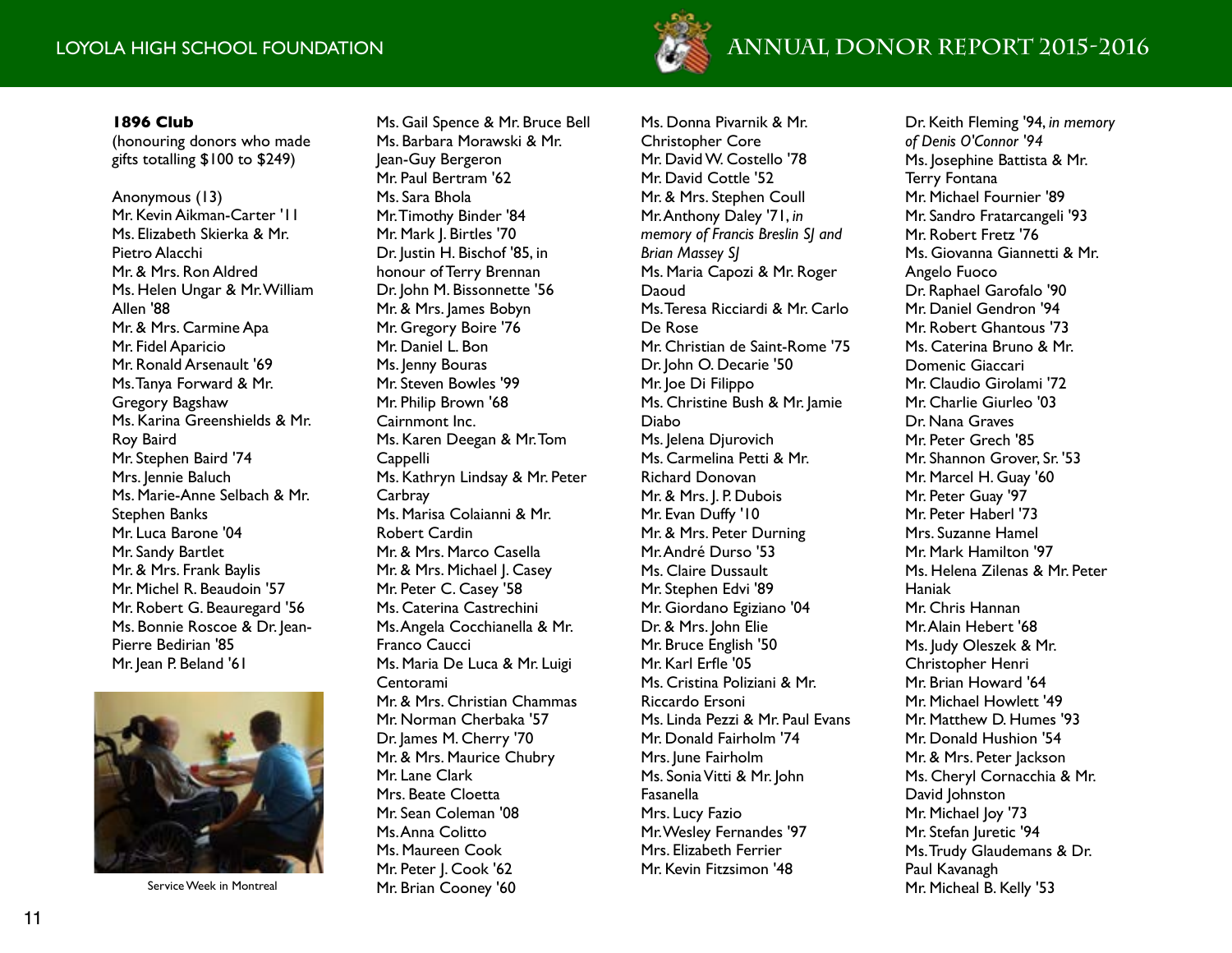

#### **1896 Club (cont'd)**

(honouring donors who made gifts totalling \$100 to \$249)

Ms. Doreen Killens Dr. John Kirby '68 Mr. Gregory Klym '87 Dr. James Kozlowski '74 Mr. Robert M. Kuley '65 Ms. Grace Kurdyla Ms. Ellen Rewers & Mr. Richard Kusiak Mrs. Teri Laberge Ms. Patricia Gauthier & Mr. Andrew Lafortune Mr. Blair Lalonde '06 Mr. & Mrs. Guy L. Lalonde, in memory of Gina Lorenson Mr. Nhan Lam Ms. Sandra D'Alesio & Mr. Robert Lanno Mr. Kevin Larkin '54 Ms. Mary Chiovitti & Mr. Rocco Lavalle Mr. Mark Lazare Shirley & Paul LeBlanc '60 Ms. Deborah Baluch & Mr. Paulo Leiriao Mr. André Leprohon '63 Mr. & Mrs. Sam Lerikos Ms. Teresa Rochon & Mr. Eddie **Leschiutta** Ms. Cynthia Jones & Mr. John Limeburner Mr. Melvin Lising '95 Mr. Robert Longlade '88 Ms. Mary Russillo & Mr. Roberto Lorenzoni Mr. Thomas Loucks '59 Mr. Michael Loughman '76 Ms. Anna Vien Man Vuong & Mr. Alex Luong

Mr. Louis Luponio '82 Mr. John G. Lynch '60 Mrs. Fay Mace Mr. James Madigan '79 Mr. John Patrick Mancini '05 Ms. Josie Carmosino & Mr. Tom **Mancuso** Ms. Manuella Piovesan & Mr. Tony Manglaviti Mr. Paul Marchand '65 Mr. Peter Mardakis Mr. & Mrs. Edward M. Marilley Mr. John Marilley '80 Mr. Matthew Marilley '84 Ms. Lyne Michaud & Mr. Denis Marin Mr. Arek Markarian '84 Mr. & Mrs. John Martel Dr. & Mrs. Stephen Martin Mr. George Massoud '90 Ms. Nancy Padulo & Mr. Gino Mauri Mr. Kevin McAllindon '54 Mr. Frank McArdle '47 Mrs. Jean M. McBride Mr. James McDougall '88 Ms. Patricia McGovern Mr. David McLean '87 Mr. Timothy McNaughton '73 Mr. Peter McQueen '80 Ms. Gina Di Rico & Mr. Roberto Mercuri Ms. Rosalie Del Vasto & Mr. Joey Miceli Ms. Ljubica Petrovic & Mr. Ive **Mijolovic** Ms. Tatiana Vera-Lescano & Mr. Stephen Mikus Ms. Catherine Jacobs & Mr. Dean Montour Mr. & Mrs. Joe Morena

Ms. Grace Spadafino & Mr. Joseph Morena Mr. Suman Mukerji '73 Ms. Patricia Herrbach & Mr. Edward Mulhern Ms. Maria Broccoli & Mr. Joseph Negro Mr. Michael Negro '04 Ms. Joanna Morello & Mr. Mark Neiss Mr. Richard J. Neville '64 Mr. Matthew H.A. Noble '82 Mr. & Mrs. Christopher H. Noble Ms. Stella Nico & Mr. Valentino Nunes Mr. James O'Connor '41 Hon. Terrence P. O'Connor '52 Mr. Kevin O'Hara '62 Mr. Darcy O'Neill '76 Mr. & Mrs. Donald Osborne Mr. James J. O'Shaughnessy '46 Mr. Paul E. Owens '68 Mr. & Mrs. Peter Paley Mr. Phillip Palisaitis '11 Mr. Gordon Panneton '43 Mr. & Mrs. D.H. Park Mr. Thomas Park '95 Mr. G. Anthony Parr '53, in memory of Gladys & Herb Parr Ms. Christina Mitchell & Mr. Paul Paterno / Centre Kumon Vimont Ms. Laurinda Diaz & Mr. Rodney **Perkins** Mr. Edmundo Perrotta '64 Mr. Bohdan Piech Ms. Lucia D'Adamo & Mr. Donato Pirro Ms. Margaret Poku & Mrs. Mary Poku RIP Dr. Daniel H. Poplawski '72

Mr. Kevin Quinn '73 Mr. Henry Radican '48 Ms. Angie Randall Mr. Jack Ranger '46 Mr. & Mrs. Antun Redensek Mr. Richard J. Renaud '63, *in memory of Chris Howlett* Mr. Michael Robertson '66 Mr. & Mrs. Thomas W. Rogers Ms. Nathalie Harvey & Mr. Michael Rourke '79 Mr. James Rowen '51, *in memory of Eric Maclean SJ '60* Mrs. Ann Rusnak Mr. Wesley Sanders Mr. Kevin Sanderson '83 Mr. Marco Santos '08 Mr. Ronald Santos '79 Mr. Angelis Sarbanis '03 Mr. Paul D. Sauvé '89 Mr. Adrian Schofield '95 Mr. & Mrs. John Schultz '72 Ms. Sonia Messidoro & Mr. Carlo Sciaraffa Ms. Pina Catania & Mr. Joe Sciortino Mrs. Maryse Shousha Mr. Jan Siemienski '84



Think Pink Fundraiser 2015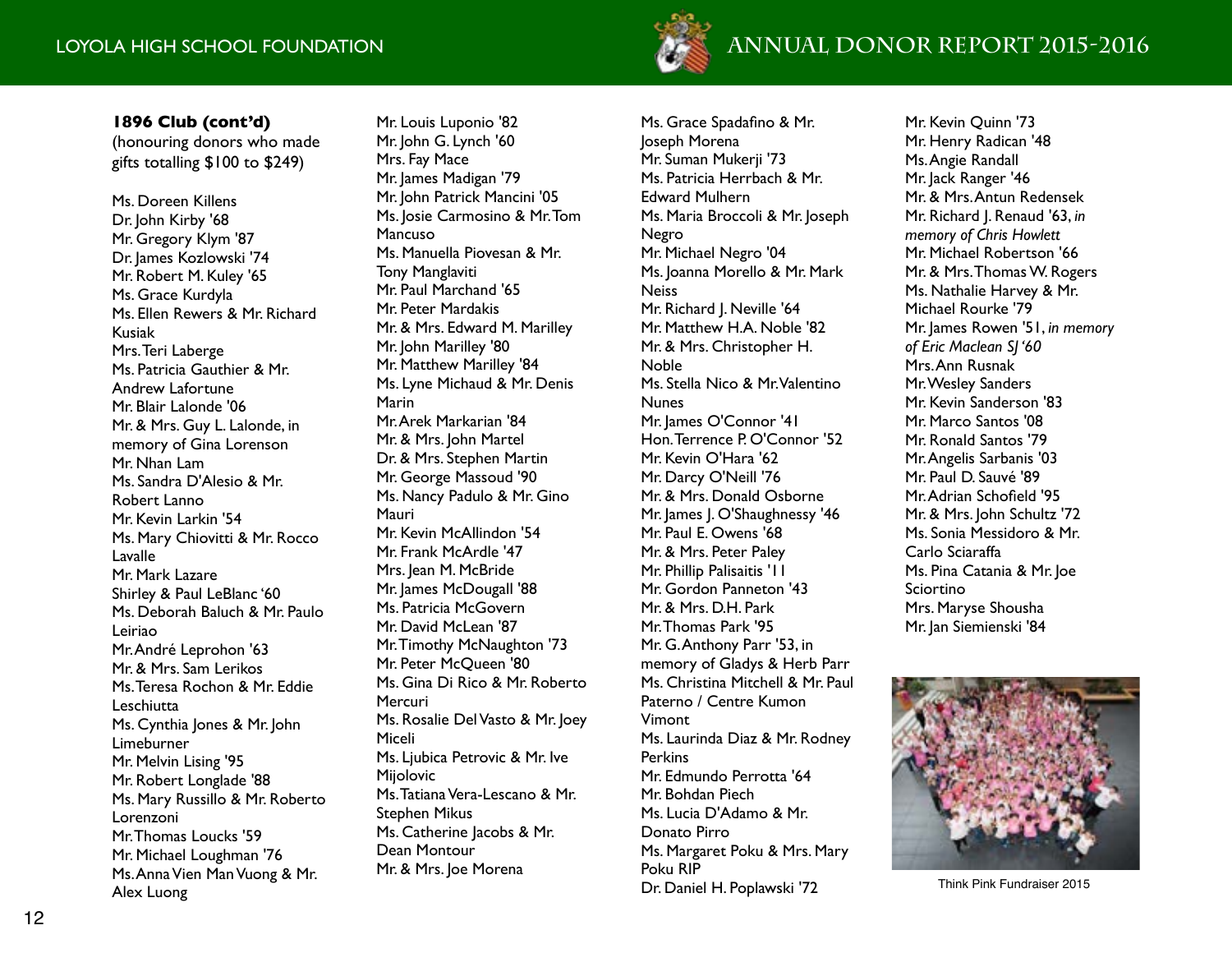

## **ANNUAL DONOR REPORT** 2015-2016

#### **1896 Club (cont'd)**

(honouring donors who made gifts totalling \$100 to \$249)

Mr. Richard Sims '62, *in memory of Kevin Johnson* Ms. Stephanie Horne & Mr. John Sky Sue & Ron Smith '62 Ms. Sharon Smith Mr. & Mrs. Thomas Snell Mr. Terrance Snyder '49 Dr. George Soltys '67 Mr. Adam Sommer '03 Mr. James Stace '48 Mr. & Mrs. James Stack Mr. & Mrs. Daniel Stechysin Joan & Mike Stephens Ms. Cheryl Roscoe & Mr. James **Stevens** Mr. Michael Street '62 Mr. Dan J. Sullivan '52 Mr. & Mrs. John T. Sullivan Dr. Christine McCusker & Dr. Ronald Sullivan The Sutton Family Dr. & Mrs. Peter L. Szego Mr. Dominic J. Taddeo '55 Ms. Rosanna Riccardi & Mr. Carmine Tarsitano



Mrs. Elizabeth Therrien Scanlan Mr. Bob Thomas '85 Dr. André Touchburn '82 Dr. Athanasios Tournas '97 Mr. Yann Trubiano '89 Mr. & Mrs. H. Tsang Ms. Bessy Babalis & Mr. Dimitri Tsatas Mr. Renato Turchetta Ms. Caroline Vaast Ms. Rosa Ragosta & Mr. Guus Van De Peppel Mr. Anthony Van Leeuwen '64 Ms. Maureen Brown & Mr. Alain **Vandecruys** Mrs. Josephine Vaupshas Mr. Davide Vincelli '92 Dr. Douglas J. Vincelli '69 Ms. Carmelina Bozzo & Mr. Joe Vincelli Ms. Gemma Orsini & Mr. Claudio **Vitti** Mr. Derek Walsh '69 Dr. Michael Watkins '73 Mr. & Mrs. Gerald Whalen Ms. Stephanie White Mr. Michael Wichterle '99 Mr. W. Edmund Wickham '49 Mr. Robert Wilkins '64 Mr. & Mr. David Wilkinson '97 Mr. Michael Willcock '70 Mr. Donn Wilson '51 Mr. & Mrs. Hans Wosnitza Mr. Colin Wright '77 Dr. John Earl Wynands '46 Mr. & Mrs. Robert J. Yee Mr. Cabot Yu '91 Ms. Maria Zaccardo Mr. Victor Zwetkow

**Kairos Circle**

(honouring donors who made gifts totalling up to \$99)

Anonymous (11) Mr. Patrick Allmand '84, *in memory of Eric Maclean SJ '60* Mr. & Mrs. Peter Alves Mr. & Mrs. Hartland Andrews Mr. Jeremy Ball '09 Ms. Lina Andreoli & Mr. John Ball Mr. & Mrs. Remo Barone Mr. Jason Beaton '03 Ms. Lise Tessier & Mr. Keith Blizard Mr. Ronald H. Boucher '49 Ms. Janet Bourke Mr. David Bowie '74 Mr. Charles L. Braive '66 Mr. Denis Brault '67 Mr. Matthew Brown '93 Mr. P. Daniel Burns '65 Ms. Monica Callon Mr. & Mrs. Serge Campanelli Mr. Ronald Cappelli '52 Ms. Maria Pacitto & Mr. Sam Casola Mr. John Charlton Mr. Dunstan Chicanot '57 Mr. Jonathan Cioffi '13 Mr. Paul W. Clement '49 Mr. Michael Cloghesy '63 Mr. Elie Dagher '00 Mr. Peter De Smedt '53 Mr. Paul S. Devlin '62 Mr. & Mrs. Joseph Di Ioia Mr. Andrew Dixon '10 Ms. Theresa Galletti & Mr. Jack Domaradzki '71 Mrs. Estrella Domingo Ms. Giovanna Nardelli & Mr. Nicola D'Onofrio

Ms. Karen Postema & Mr. Sylvain Dugas Ms. Cindy Woods & Mr. Stephen Dunlop '78 Mr. Justin Durocher Mrs. Caroline Emblem Mr. Philip Enros '67 Mr. & Mrs. Al Fitzgerald Ms. Pina Mattei & Mr. John Foglietta Mr. Antonio Fratarcangeli Mr. Julio Garland '92 Mrs. Ines Gil Alvarez Ms. Pina Giobbi Mr. & Mrs. Ralph Giunta Mr. & Mrs. Norman Hannan Ms. Diana DeCesaris & Mr. Desmond Harwood Mr. Ronald J. Hebert '56 Mr. Christopher Hein '98 Ms. Lara Shelton & Mr. Bruce Herbert Mr. Adrian Huang '98 Mr. Gregory Katchin '65 Mr. Michael G. Kelly '57 Mr. Jason Khoury '09 Mr. Kevin Khoury '13 Mr. Ryan Khoury '11 Mr. Andrew Kokus '74 Ms. Paola Martinelli & Mr. Lelio Lato Mr. Louis E. Leprohon '58 Mr. & Mrs. Clifford Lincoln Ms. Teresa Vescio & Mr. Tony Lo Manto Mr. Stephen Lunny '64 Ms. Loriann Daigle & Mr. Robert **MacDonald** Ms. Teresa Madeira-Costa Ms. Sandra Santini & Mr. Matteo Maggio Mr. Michael Maggio '11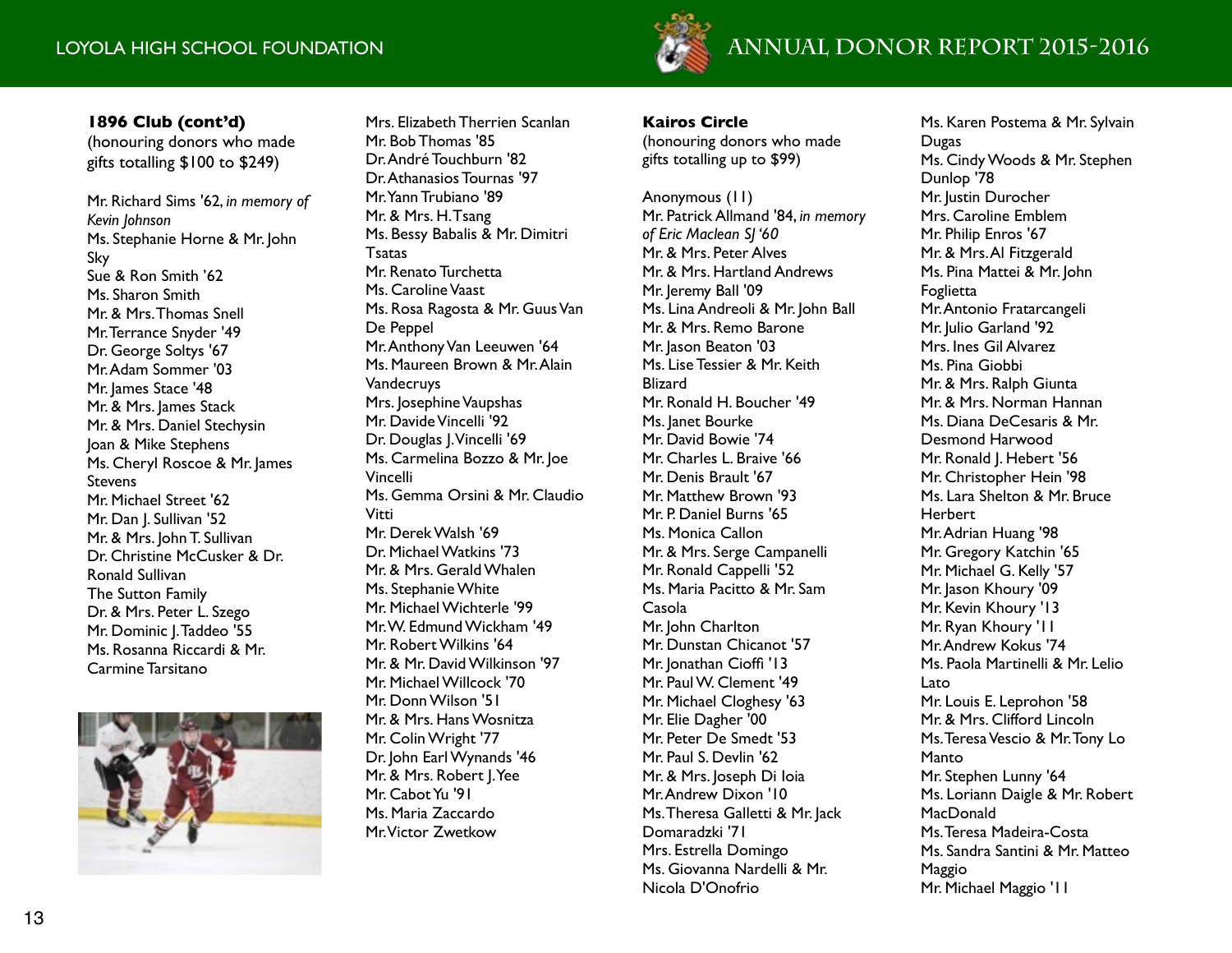

#### **Kairos Circle**

(honouring donors who made gifts totalling up to \$99)

Mr. Kelso Mallette '06 Mr. Rory Mallette '10 Mr. Andrew Malolepszy '65 Ms. Lily Kieliszczyk & Mr. Domenic Mancini Ms. Margo Pollock & Mr. John R. Mancini Fr. Gerald Mathieu, S.J. '52 Mr. Brian McCran '60 Mr. Al McKinney '48 Mrs. Margaret Meagher Ms. Janice Carr & Mr. Dale Meisner Ms. Marlene Menzies Ms. Victoria Adamowicz & Mr. Santo Mercuri Mr. & Mrs. Ratimir Mocnaj Mr. Leo Moore '54 Ms. Anna Mancinelli & Mr. Leonard Moscato Mrs. Marie Anna Murray, in memory of James Brendan Murray '44 Mrs. Mary Murray Ms. Michele Nadeau & Mr. Reginald Soubry

Dr. & Mrs. Jean A. Neemeh Mrs. Joan Neuheimer Mr. Marc Nobile '70 Mr. Peter Nugent '66 Mr. & Mrs. Terence O'Brien Mr. Stephen Orsini '89 Mrs. Barbara Oxley Mr. Robert Oxley '75 Mr. & Mrs. Pasquale Palmieri Mr. George Pantazopoulos '08 Mr. A. Gerard M. Patton '47 Ms. Joanne Morrison & Mr. Louis Pellin Mr. & Mrs. Alan Pickard Ms. Micheline Pierre Ms. Caterina Presti & Mr. Sebastian Pitruzzello Ms. Mary Barrett & Mr. Harry Prillo Mr. Peter Racine '84 Ms. Celine Messiha & Mr. Vince Ranaldi Mr. David Rannie '58 Ms. Fabiola Agostinelli & Mr. Antonio Raso Mr. Lukas Rewers-Kusiak '10 Mr. Thomas Ricci '08 Mr. Richard J. Riendeau, Q.C. '50 Mr. Michael Santillo '07 Mr. & Mrs. Stephen Schenke '76

Mr. Robert Sciascia '88 Ms. Marian Scott Ms. Lenore Fletcher & Mr. Rodney Smith Mr. & Mrs. Andreas Sommer Ms. Erin Bas & Mr. David Southmayd Mr. Evan Steeves '06 Ms. Josie Villella & Mr. Michele Taddeo Mr. Stephen Thibeault '65 Mr. Michael Trocchia '09 Mr. Daniel Tuccinardi '14 Mr. David Valicenti '94 Mr. & Mrs. Larry Verkade Mr. Martin Vuille '74 Mrs. Maureen Wallace Ms. Alisa Piccirelli & Mr. David Whitehead Mr. Christopher Yeramian '06 Ms. Antonietta D'Alesio & Mr. Vladimir Ziabrov Mr. Albert Zoltowski '70 Ms. Maria Cecilia Grava & Mr. John Zucchi Mr. Franco Zullo '85



Mass celebrated by Father Brennan, S.J.



Alumni CSP - Benedict Labre House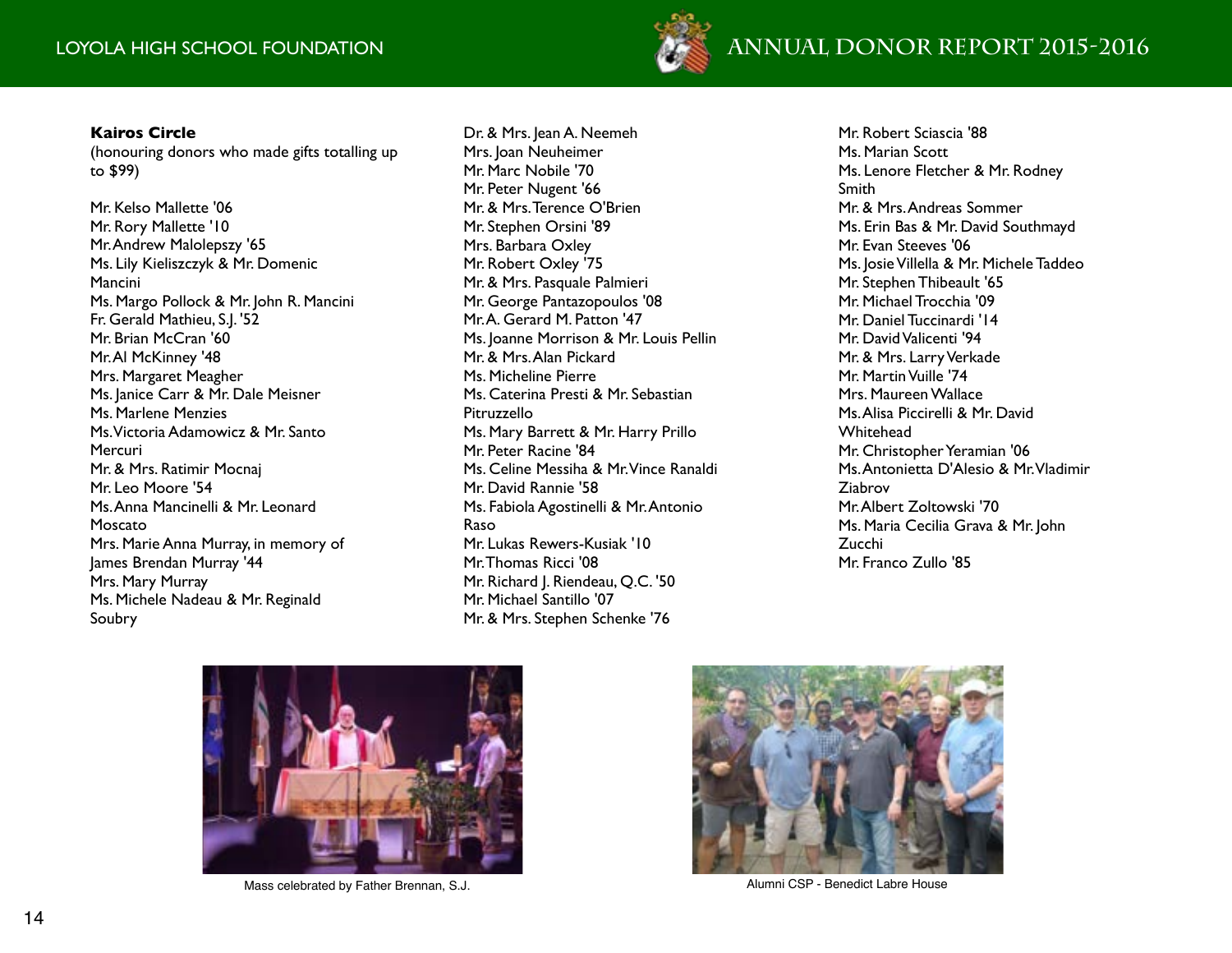

# **Giving Levels**

| <b>Giving Level</b>                                  | <b>Total</b><br><b>Donations</b> | # of<br><b>Donors</b> | Average<br>Gift | % of<br><b>Total Donated</b> |  |
|------------------------------------------------------|----------------------------------|-----------------------|-----------------|------------------------------|--|
| Founders' Society<br>$($ \$50,000-\$99,999)          | \$54,500                         | $\mathbf{1}$          | \$54,500        | 7%                           |  |
| Men For Others Society<br>(\$25,000-\$49,000)        | \$182,500                        | 6                     | \$30,417        | 24%                          |  |
| <b>President's Circle</b><br>$( $10,000 - $24,999 )$ | \$109,100                        | 9                     | \$12,122        | 15%                          |  |
| Ignatian Fraternity<br>$(55,000-59,999)$             | \$90,600                         | 15                    | \$6,040         | 12%                          |  |
| Loyola Fellowship<br>$(52,500-54,999)$               | \$52,900                         | 17                    | \$3,112         | 7%                           |  |
| <b>Magis Society</b><br>$(51,000-52,499)$            | \$91,900                         | 78                    | \$1,178         | 12%                          |  |
| Warrior's League<br>$(5500 - 5999)$                  | \$71,000                         | 124                   | Ś<br>573        | 9%                           |  |
| Maroon & White Club<br>$(5250 - 5499)$               | \$52,100                         | 178                   | Ś<br>293        | 7%                           |  |
| <b>1896 Club</b><br>$(5100 - 5249)$                  | \$ 39,600                        | 305                   | \$<br>130       | 5%                           |  |
| Kairos Circle<br>$(to$ \$99)                         | Ś<br>8,100                       | 145                   | \$<br>56        | 1%                           |  |

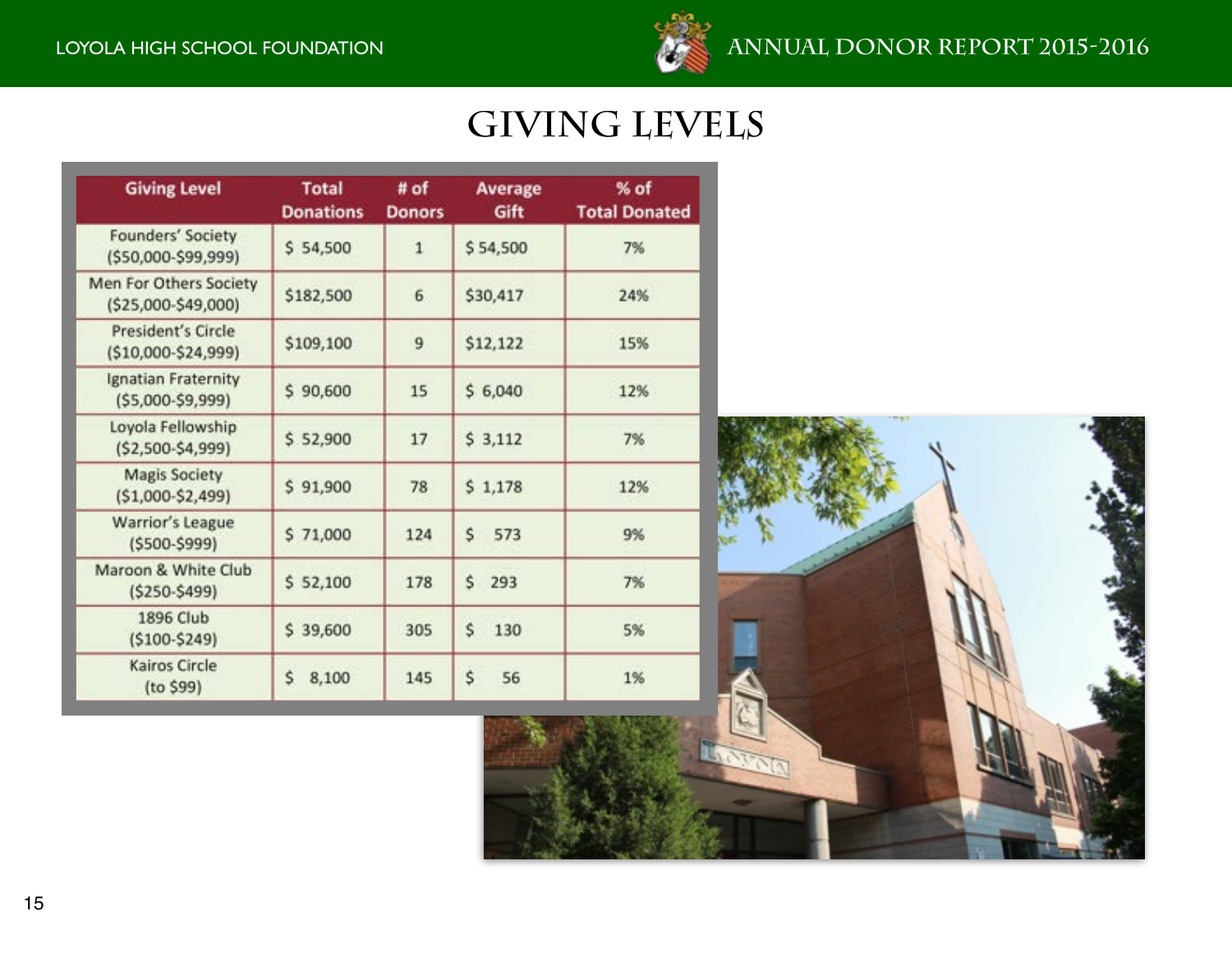

# **Staff & Boards**

We are very proud that our staff and board members demonstrate a high level of belief in and commitment to Loyola High School. This past year, almost 85% of the staff, 81% of the Board of Governors and 100% of the Foundation Board supported the Annual Giving Campaign.

#### **Staff**

Ms. Cheri Adams Ms. Gianna Antonecchia Mr. Fidel Aparicio Mr. Sandy Bartlet Mr. Jacques Baruthio Mr. Mark Bednarczyk '64 Ms. Annie Beland Ms. Audrey Berner Ms. Sara Bhola Mrs. Mercedes Torres De Borja Mr. Fernando Borja-Teran Ms. Jenny Bouras Ms. Janet Bourke Fr. Robert Brennan, S.J. Mr. Kelly Burke Mr. Randall Burns '86 Mrs. Diane Caristo Ms. Maria Carneiro Mr. Lane Clark Mr. Eric Cloetta '85 Mr. Claudio Corsetti Ms. Christina Craton Mr. Bruno Cyr Mr. Elie Dagher '00 M. Marc de Verteuil Mr. Daniele Degano Mme Josée Desrosiers Mr. Mark Diachyshyn '96

Ms. Lisa Dias Mr. Sean Donovan '87 Mr. Paul Donovan '82 Mr. Patrick Dubee '64 Ms. Heather Dubee Mr. Justin Durocher Mr. Michael Elie '97 Mr. Vincent Fulvio Mr. John Geraghty Ms. Theresa Gilmour Mr. Michael Greczkowski Mr. Chris Hannan Mr. Christopher Hein '98

#### **Board of Governors**

Mr. Marc Babinski '76 Mr. Mark Beaudet '84 Fr. Robert Brennan, S.J. Mr. Paul Donovan '82 Mr. William Hlibchuk '89 Mr. William K. Kovalchuk '78 Mr. Phillip Lafave '88 Mr. Richard Meagher '77 Mr. Sam Ramadori '90 Mrs. Elizabeth Therrien Scanlan Mr. Patrick M. Shea '90 Ms. Lorna Telfer Mr. Stanley Vincelli '63

Mr. Neil K. Houston '88 Ms. Marthe Lacasse Mr. Phillip Lafave '88 Mr. Nhan Lam Ms. Dianne Landry Mr. John Patrick Mancini '05 Fr. Gerald Mathieu, S.J. '52 Mr. Richard Meagher '77 Ms. Marlene Menzies Mr. Frank Mirarchi Ms. Mariam Moussa

#### **Foundation Board**

Mr. Marc Babinski '76 Mr. Mark Beaudet '84 Ms. Nadia Canini Mr. Paul Donovan '82 Mr. Greg Doyle Mr. Patrick Dubee '64 Mr. Peter Guay '97 Mr. Ralph Hartmann '80 Mr. Michael Lee '82 Mr. Thierry Lepoutre '84 Mr. Angelo Noce '84 Mr. James Pearson '49 Ms. Tammy Mio Mr. Robert Shaughnessy '61 Mr. Peter D. Thompson '84

Mrs. Kathy Mullins Dr. Nick Newton Mr. George Pantazopoulos '08 Mr. Joshua Parr '95 Mr. John Pasquini Mr. James Pearson '49 Ms. Lauren Percival Mrs. Kristine Pilch Mr. Andrew Plimer Ms. Wendy Polverari Mr. Thomas Powell Mr. Harry Prillo Mr. Peter Racine '84 Mr. Nazareno Ruscito Mr. Antonio Ruscitto Mr. Sean Ryan '01 Mr. Wesley Sanders Mr. Marco Santillo '84 Mr. Robert Schnitzer '88 Mr. Robert Shaughnessy '61 Ms. Carol Sheasgreen Mrs. Linda Stimpson Mrs. Mary Supino Ms. Anna Szczygielski Dr. Donat Taddeo '63 Mr. Carmine Taddeo Mr. Brian Traynor Ms. Caroline Vaast Mr. Eric Vani '91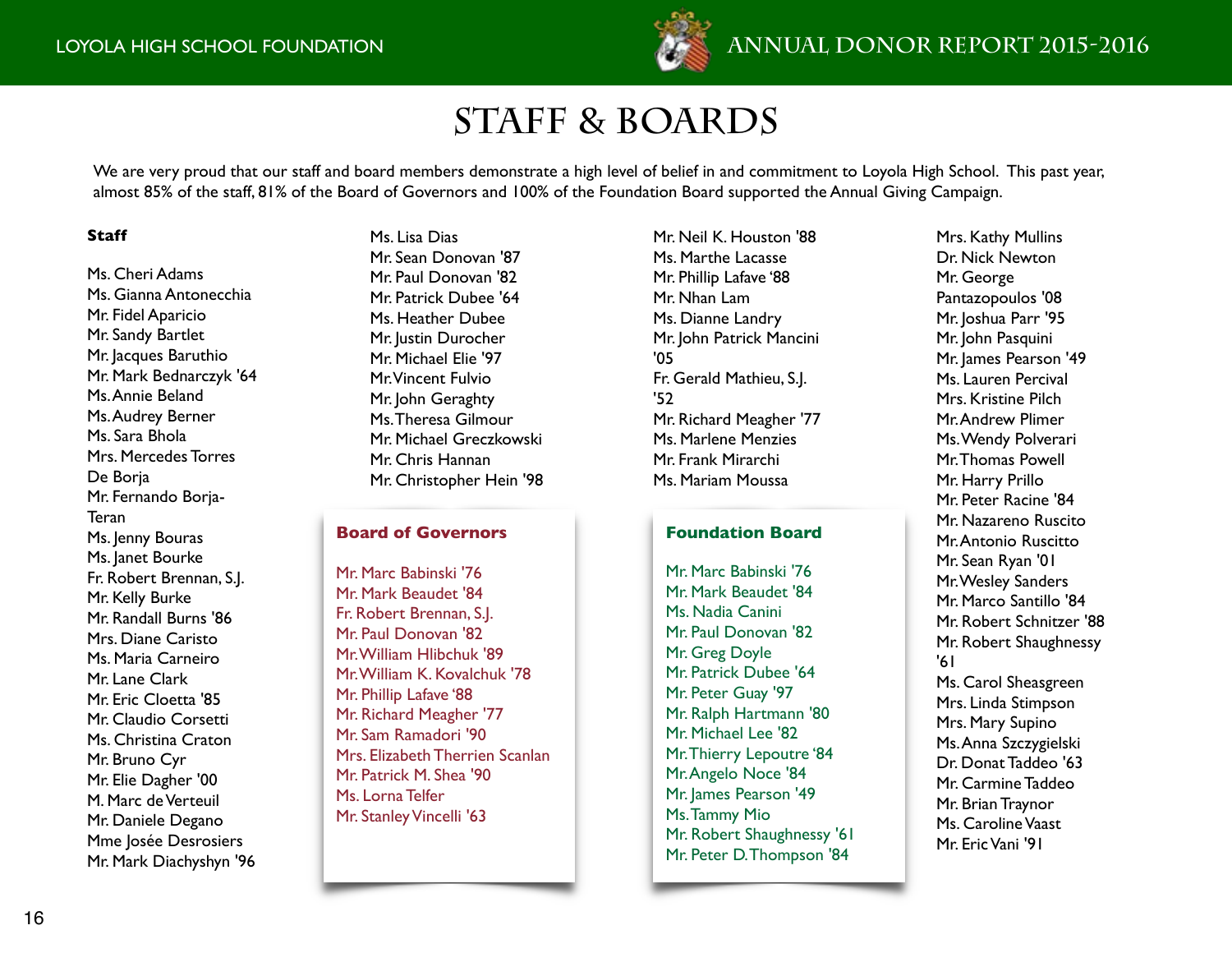

# **Leadership Giving**

Permanently endowed bursaries at Loyola High School ensure our ability to provide tuition assistance well into the future. Over the years, the dollar amount for establishing an endowment has increased. Currently, a fully endowed fund requires an investment of \$120,000+ and a partial endowment \$60,000+.

#### **Fully Funded Endowments**

Roger Abbott '63 RIP Tim Barakett '82 (2) Beacon Securities Fund *(In honour of W. Lonsdale & Evelyn Stanford Holland)* Robert Beriault '69 (2) Rosemary Tabisz Cochrane Hélène & Paul Desmarais Jr. Donald Ferguson '63 LHS Alumni Association Loyola College Foundation (2) Staff Captain Dennis L. Macdonald & Mary Marguerite Macdonald (Trainor), by their son Gerard '61 In memory of Eric Maclean S.J. In memory of Mr. & Mrs. Kenneth Maclean Thomas R. Pirelli '65 (6) Roasters Foundation In memory of Lorne White '93 Andrew '63 and Marysia Zaleski

#### **Fully Funded Class Bursary Endowments**

Class of 1949 Class of 1961 *(in honour of Robert F. Shaughnessy)* Class of 1963 Class of 1965

#### **Partially Funded Endowments**

In memory of Clemence & Harold Boutilier In memory of Richard Lafave '72 Andy McGillis Endowment Montreal St. Patrick's Foundation *(In memory of John Nolan)* Mothers for Others Bursary Mr. Anil Pereira '80 *(In honour of Derrick & Lytta Pereira)* Dr. Michael Thomassin *(In memory of Georges Henri Thomassin & Noreen Margaret Higgerty)* Mr. Thomas Tutsch '67 *(In memory of George & Valerie Tutsch)* Dr. Kevin '93 and Christina Zorn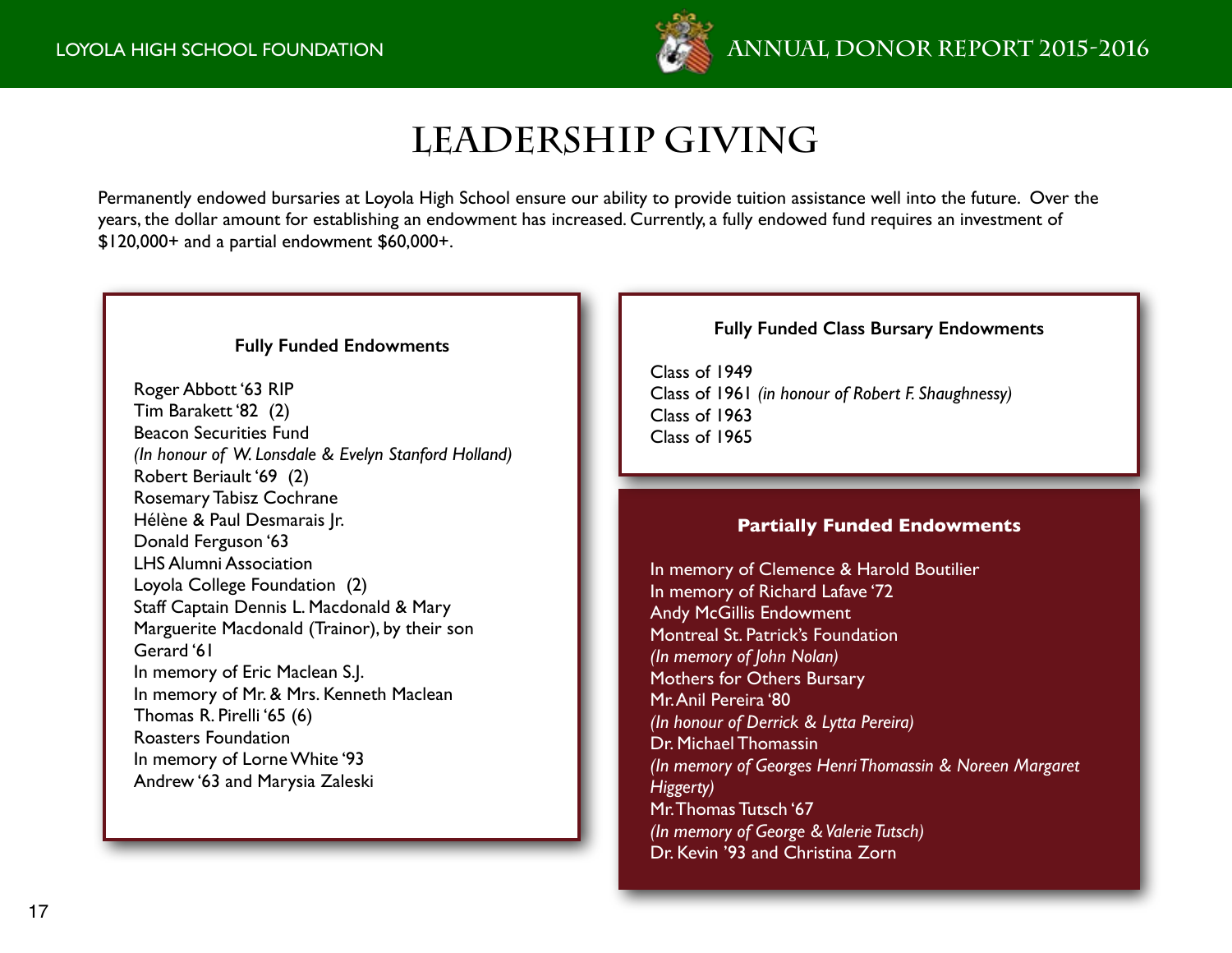

# **Leadership Giving**

### **Adopt-a-Student Program**

Through their annual contribution of \$4,050 (half adoption) or \$8,100 (full adoption), the following donors have had a significant impact on the lives of the students they so generously sponsored.

> Anonymous (2) Mr. Marc Babinksi '76 Mr. Tim Barakett '82 Mr. Sean Doyle '83 Mr. Rafik Greiss '80 LHS Alumni Association (3) LHS Mothers' Guild (5) LHS Student Body (2) Mr. Marco Ottoni '87 Mr. Robert Piccioni '90 Mr. Thomas R. Pirelli '65 (6) Dr. Luc Prevost '81 Mr. Ronald Vincelli '58 Mr. Robert Walsh '59

# **Planned Giving**

The Planned Giving Program ensures financial stability and growth for the future needs of Loyola. The following donors have made the commitment to support the school in a significant way through a gift of life insurance.

### **Centurion Club** (\$100,000+)

Anonymous Mr. David J. Boyd '71 Mr. Glen F. Brown '79 Mr. Patrick Donvito '63 Mr. Patrick Dubee '64 Mr. David D. Humes '66 Mr. George F. Lengvari '59 Mr. Richard J. Renaud '63 Mr. Gary W. Ryan '74



#### **Other Gifts of Life Insurance**

Mr. Clifford Lincoln Mr. James Pearson '49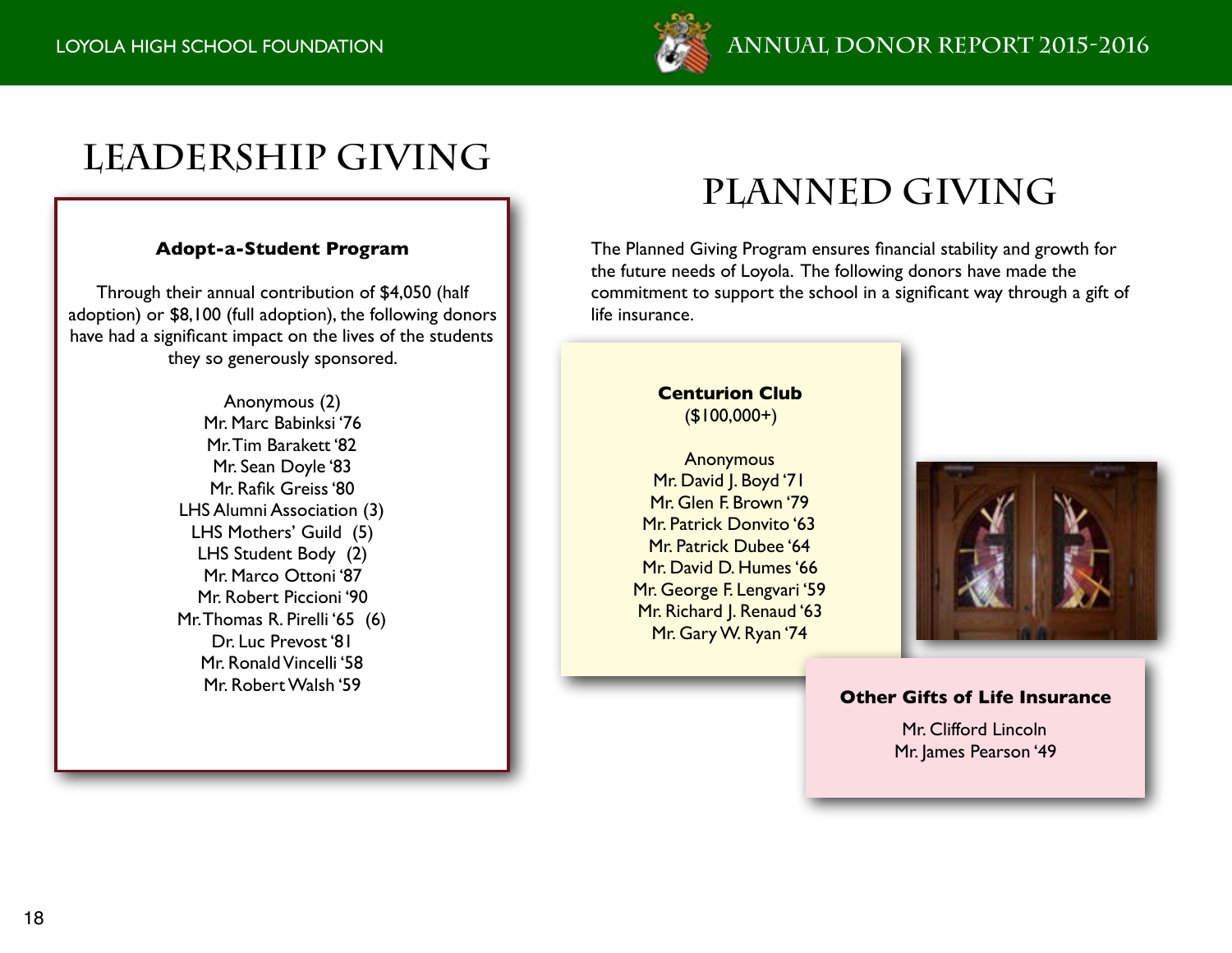

 $\text{SPECIAL}$   $\text{EVENTS}$  . We extend our heartfelt thanks to the school groups who volunteered their time and expertise in organizing different fundraising events throughout the 2015-16 school veal expertise in organizing different fundraising events throughout the 2015-16 school year,

and to the hundreds of individuals who supported these events by purchasing tickets, providing sponsorships, donating auction items, food etc. The following events raised a combined net revenue of \$134,750!

- **23rd Annual Peter Ferguson '88 Memorial Golf Tournament July 2015**
- **3rd Annual Lorne White '93 Memorial Golf Tournament September 2015**
- **Parents' Association Dance October 2015**
- **Mothers' Guild Wine & Cheese November 2015**
- **Ed Meagher Sports Tournament January 2016**
- **Student Bursary Drive January to May 2016**

#### **7th Annual Hockey Raffle**

**Grand Prize:** Montreal Canadiens Season Tickets **Number sold:** 5,779 tickets **Net raised:** \$96,200

> Congratulations to the 2015-16 winner Mr. Len McDougall

#### **LHS Wearhouse**

In its third year of operation, the school store generated \$118,500 in gross sales which resulted in a net contribution of \$39,800 to the financial aid program.